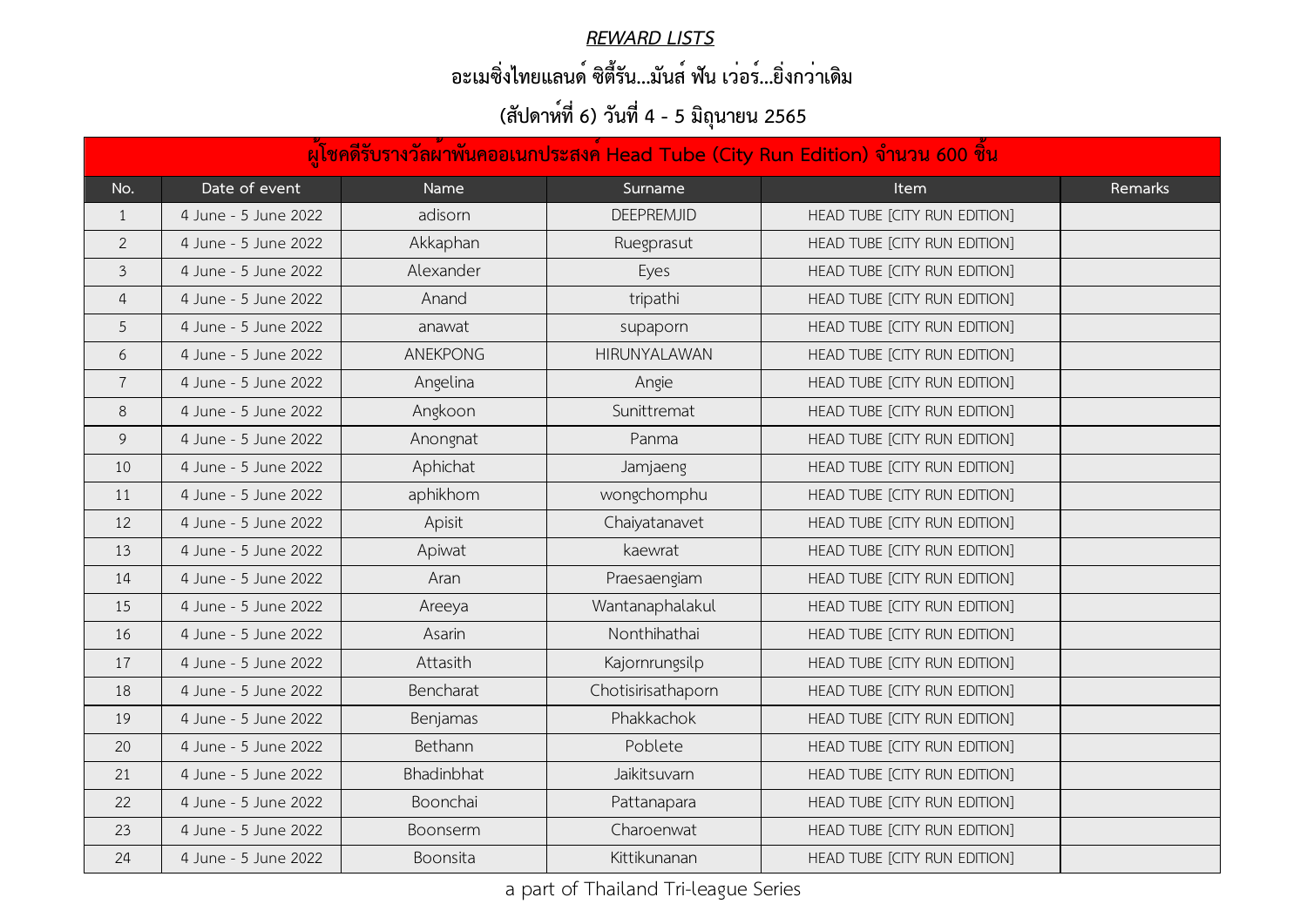#### *REWARD LISTS*

### **อะเมซิ่งไทยแลนด์ ซิตี้รัน...มันส์ ฟัน เว่อร์...ยิ่งกว่าเดิม**

|     | ้ผู้โชคดีรับรางวัลผ้าพันคออเนกประสงค์ Head Tube (City Run Edition) จำนวน 600 ชิ้น |                   |                       |                              |         |  |  |
|-----|-----------------------------------------------------------------------------------|-------------------|-----------------------|------------------------------|---------|--|--|
| No. | Date of event                                                                     | <b>Name</b>       | Surname               | <b>Item</b>                  | Remarks |  |  |
| 25  | 4 June - 5 June 2022                                                              | <b>Boontarika</b> | Aranyakanon           | HEAD TUBE [CITY RUN EDITION] |         |  |  |
| 26  | 4 June - 5 June 2022                                                              | Bophitthaya       | Singthong             | HEAD TUBE [CITY RUN EDITION] |         |  |  |
| 27  | 4 June - 5 June 2022                                                              | <b>Bundith</b>    | Nirachonthitaya       | HEAD TUBE [CITY RUN EDITION] |         |  |  |
| 28  | 4 June - 5 June 2022                                                              | <b>Buppha</b>     | Inchoogun             | HEAD TUBE [CITY RUN EDITION] |         |  |  |
| 29  | 4 June - 5 June 2022                                                              | Byron             | Venter                | HEAD TUBE [CITY RUN EDITION] |         |  |  |
| 30  | 4 June - 5 June 2022                                                              | Chaiwat           | Srilohasin            | HEAD TUBE [CITY RUN EDITION] |         |  |  |
| 31  | 4 June - 5 June 2022                                                              | Chak              | Uaangkulwong          | HEAD TUBE [CITY RUN EDITION] |         |  |  |
| 32  | 4 June - 5 June 2022                                                              | Chamnong          | Osathanont            | HEAD TUBE [CITY RUN EDITION] |         |  |  |
| 33  | 4 June - 5 June 2022                                                              | Chanawat          | Sanpasitt             | HEAD TUBE [CITY RUN EDITION] |         |  |  |
| 34  | 4 June - 5 June 2022                                                              | Chanisa           | Osathaphan            | HEAD TUBE [CITY RUN EDITION] |         |  |  |
| 35  | 4 June - 5 June 2022                                                              | chanon            | charoenrat            | HEAD TUBE [CITY RUN EDITION] |         |  |  |
| 36  | 4 June - 5 June 2022                                                              | chansak           | wongjun               | HEAD TUBE [CITY RUN EDITION] |         |  |  |
| 37  | 4 June - 5 June 2022                                                              | Charvee           | Vongmaingern          | HEAD TUBE [CITY RUN EDITION] |         |  |  |
| 38  | 4 June - 5 June 2022                                                              | Chatchai          | Aungamnuaysiri        | HEAD TUBE [CITY RUN EDITION] |         |  |  |
| 39  | 4 June - 5 June 2022                                                              | Chatchaya         | Komansilp             | HEAD TUBE [CITY RUN EDITION] |         |  |  |
| 40  | 4 June - 5 June 2022                                                              | Chatrawee         | Piamthanapiyakit      | HEAD TUBE [CITY RUN EDITION] |         |  |  |
| 41  | 4 June - 5 June 2022                                                              | Chodok            | Kittitornkul          | HEAD TUBE [CITY RUN EDITION] |         |  |  |
| 42  | 4 June - 5 June 2022                                                              | Chokchai          | Sattayavisit          | HEAD TUBE [CITY RUN EDITION] |         |  |  |
| 43  | 4 June - 5 June 2022                                                              | <b>CHOLNICHA</b>  | <b>BOONJITBUNJONG</b> | HEAD TUBE [CITY RUN EDITION] |         |  |  |
| 44  | 4 June - 5 June 2022                                                              | Cholthicha        | Chavasirikultol       | HEAD TUBE [CITY RUN EDITION] |         |  |  |
| 45  | 4 June - 5 June 2022                                                              | Chutima           | Chamanon              | HEAD TUBE [CITY RUN EDITION] |         |  |  |
| 46  | 4 June - 5 June 2022                                                              | Cukcanin          | Pinkaew               | HEAD TUBE [CITY RUN EDITION] |         |  |  |
| 47  | 4 June - 5 June 2022                                                              | Dachanat          | Boonhansa             | HEAD TUBE [CITY RUN EDITION] |         |  |  |
| 48  | 4 June - 5 June 2022                                                              | Eakkaluk          | Kanitnavakij          | HEAD TUBE [CITY RUN EDITION] |         |  |  |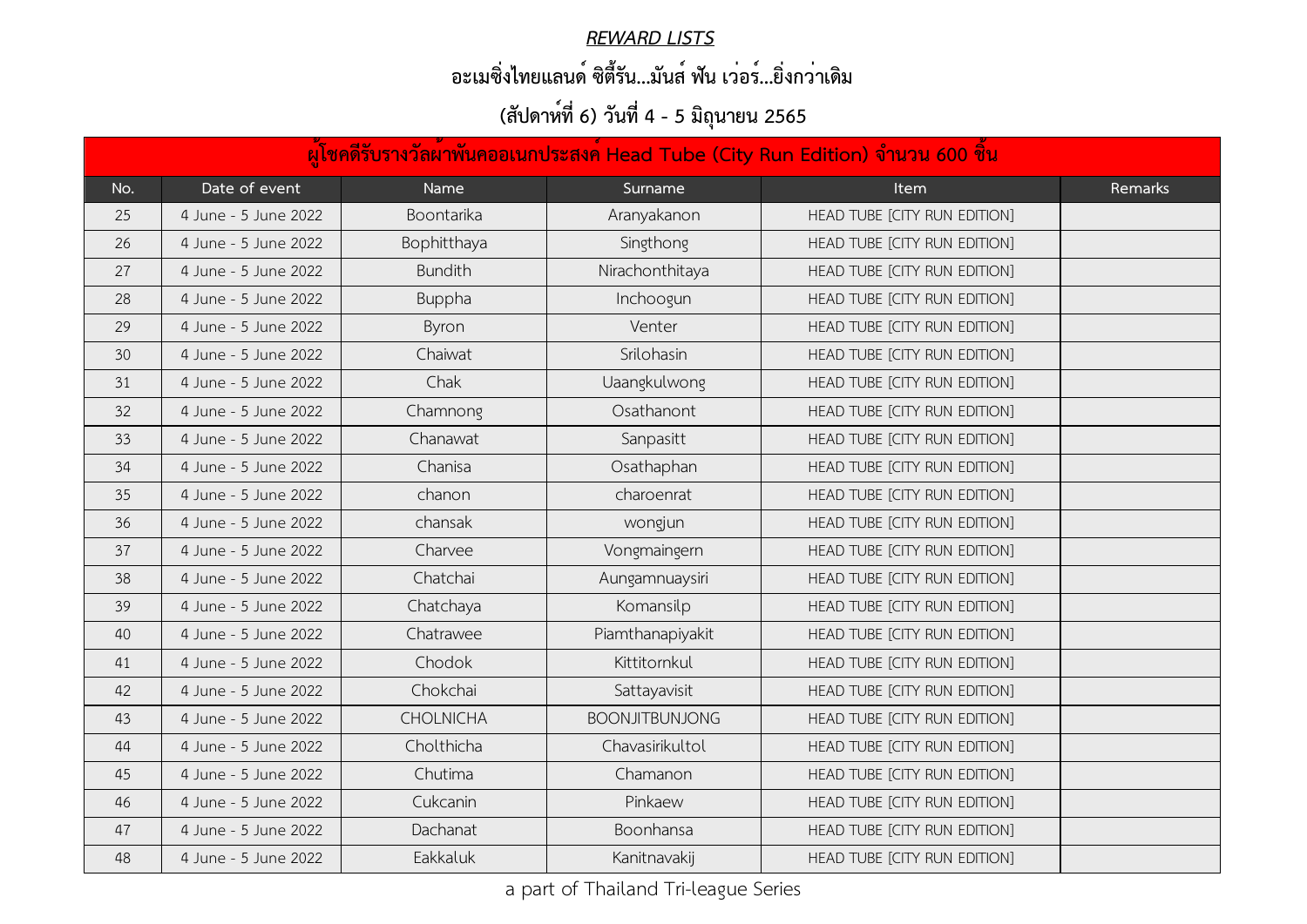#### *REWARD LISTS*

### **อะเมซิ่งไทยแลนด์ ซิตี้รัน...มันส์ ฟัน เว่อร์...ยิ่งกว่าเดิม**

|     | ้ผู้โชคดีรับรางวัลผ <sup>้</sup> าพันคออเนกประสงค์ Head Tube (City Run Edition) จำนวน 600 ชิ้น |                   |                 |                              |         |  |  |
|-----|------------------------------------------------------------------------------------------------|-------------------|-----------------|------------------------------|---------|--|--|
| No. | Date of event                                                                                  | <b>Name</b>       | Surname         | <b>Item</b>                  | Remarks |  |  |
| 49  | 4 June - 5 June 2022                                                                           | Ekkapat           | Suaysompol      | HEAD TUBE [CITY RUN EDITION] |         |  |  |
| 50  | 4 June - 5 June 2022                                                                           | Gasina            | Pornsomboonkij  | HEAD TUBE [CITY RUN EDITION] |         |  |  |
| 51  | 4 June - 5 June 2022                                                                           | <b>lyaporn</b>    | Kajornchaiyakul | HEAD TUBE [CITY RUN EDITION] |         |  |  |
| 52  | 4 June - 5 June 2022                                                                           | <b>Jackraphan</b> | Chinkiatsakul   | HEAD TUBE [CITY RUN EDITION] |         |  |  |
| 53  | 4 June - 5 June 2022                                                                           | Jakkit            | Juti            | HEAD TUBE [CITY RUN EDITION] |         |  |  |
| 54  | 4 June - 5 June 2022                                                                           | Jamlong           | ou-on           | HEAD TUBE [CITY RUN EDITION] |         |  |  |
| 55  | 4 June - 5 June 2022                                                                           | Jantana           | Sangawilaisawat | HEAD TUBE [CITY RUN EDITION] |         |  |  |
| 56  | 4 June - 5 June 2022                                                                           | Jeerawat          | Sattayut        | HEAD TUBE [CITY RUN EDITION] |         |  |  |
| 57  | 4 June - 5 June 2022                                                                           | Jidapha           | Suksaeng        | HEAD TUBE [CITY RUN EDITION] |         |  |  |
| 58  | 4 June - 5 June 2022                                                                           | <b>Jiraporn</b>   | Muangwong       | HEAD TUBE [CITY RUN EDITION] |         |  |  |
| 59  | 4 June - 5 June 2022                                                                           | <b>JIRASAK</b>    | <b>POOLSUK</b>  | HEAD TUBE [CITY RUN EDITION] |         |  |  |
| 60  | 4 June - 5 June 2022                                                                           | Jutamas           | Ponumnuay       | HEAD TUBE [CITY RUN EDITION] |         |  |  |
| 61  | 4 June - 5 June 2022                                                                           | <b>Juthamard</b>  | Sribuathong     | HEAD TUBE [CITY RUN EDITION] |         |  |  |
| 62  | 4 June - 5 June 2022                                                                           | Juthamas          | Jeawsakul       | HEAD TUBE [CITY RUN EDITION] |         |  |  |
| 63  | 4 June - 5 June 2022                                                                           | Jutharath         | Sakdasathit     | HEAD TUBE [CITY RUN EDITION] |         |  |  |
| 64  | 4 June - 5 June 2022                                                                           | Kamol             | Sirijitjant     | HEAD TUBE [CITY RUN EDITION] |         |  |  |
| 65  | 4 June - 5 June 2022                                                                           | Kannika           | Denpanichkarn   | HEAD TUBE [CITY RUN EDITION] |         |  |  |
| 66  | 4 June - 5 June 2022                                                                           | Kannika           | Denpanichkarn   | HEAD TUBE [CITY RUN EDITION] |         |  |  |
| 67  | 4 June - 5 June 2022                                                                           | Kantayanat        | Sireethana-Opas | HEAD TUBE [CITY RUN EDITION] |         |  |  |
| 68  | 4 June - 5 June 2022                                                                           | Kanuengnit        | Tammati         | HEAD TUBE [CITY RUN EDITION] |         |  |  |
| 69  | 4 June - 5 June 2022                                                                           | Keattisak         | Suwanmucha      | HEAD TUBE [CITY RUN EDITION] |         |  |  |
| 70  | 4 June - 5 June 2022                                                                           | Kemanat           | Suparanonrat    | HEAD TUBE [CITY RUN EDITION] |         |  |  |
| 71  | 4 June - 5 June 2022                                                                           | Kerkchai          | Aeimsiriruk     | HEAD TUBE [CITY RUN EDITION] |         |  |  |
| 72  | 4 June - 5 June 2022                                                                           | Khanchit          | Suphan          | HEAD TUBE [CITY RUN EDITION] |         |  |  |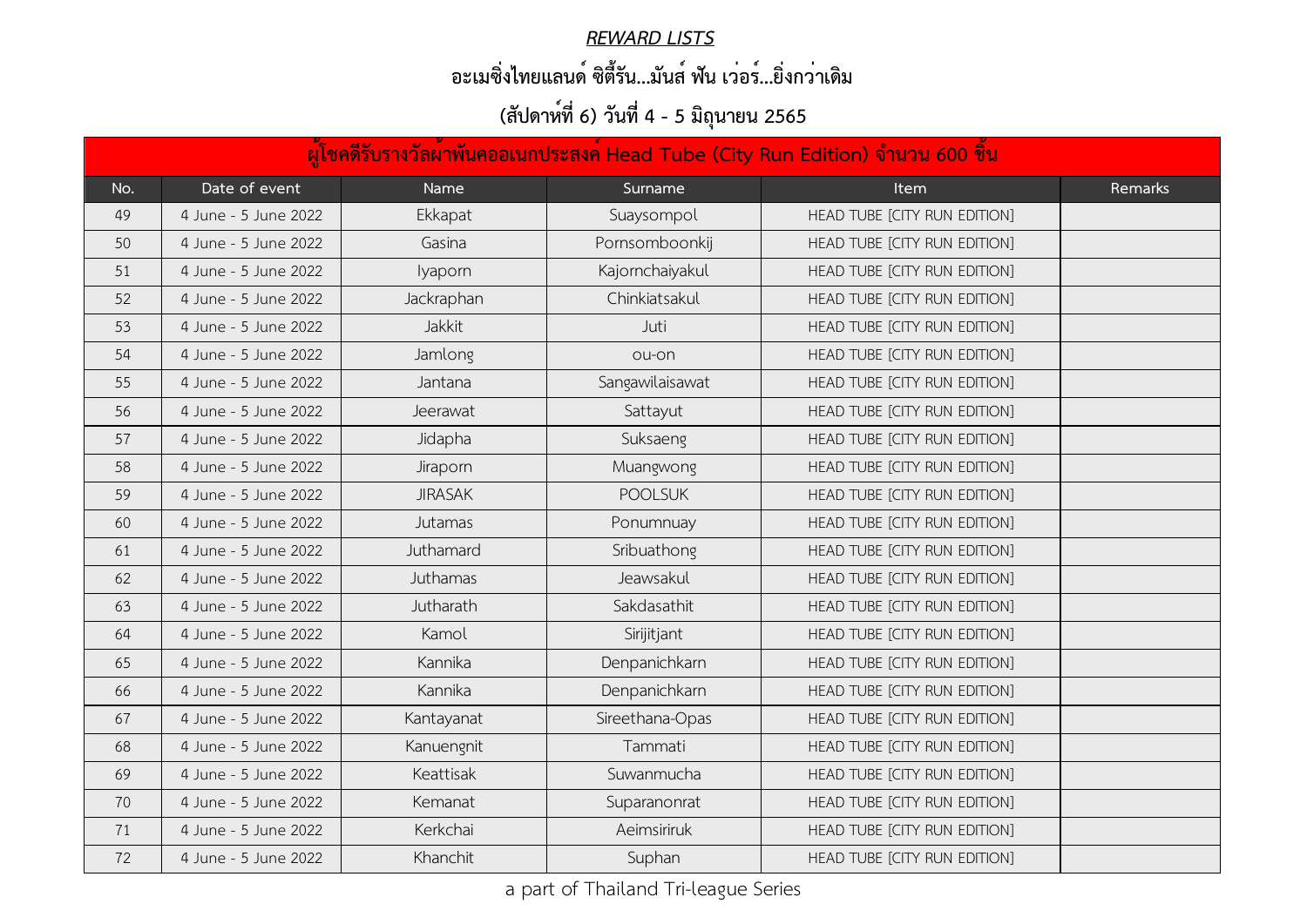#### *REWARD LISTS*

### **อะเมซิ่งไทยแลนด์ ซิตี้รัน...มันส์ ฟัน เว่อร์...ยิ่งกว่าเดิม**

|     | ้ผู้โชคดีรับรางวัลผ <sup>้</sup> าพันคออเนกประสงค์ Head Tube (City Run Edition) จำนวน 600 ชิ้น |                  |                    |                              |         |  |  |
|-----|------------------------------------------------------------------------------------------------|------------------|--------------------|------------------------------|---------|--|--|
| No. | Date of event                                                                                  | <b>Name</b>      | Surname            | <b>Item</b>                  | Remarks |  |  |
| 73  | 4 June - 5 June 2022                                                                           | Kiattiwong       | Wongrach           | HEAD TUBE [CITY RUN EDITION] |         |  |  |
| 74  | 4 June - 5 June 2022                                                                           | Kitipat          | Saelee             | HEAD TUBE [CITY RUN EDITION] |         |  |  |
| 75  | 4 June - 5 June 2022                                                                           | kittiphong       | kittimethawenun    | HEAD TUBE [CITY RUN EDITION] |         |  |  |
| 76  | 4 June - 5 June 2022                                                                           | <b>Kittiphop</b> | Sribuathong        | HEAD TUBE [CITY RUN EDITION] |         |  |  |
| 77  | 4 June - 5 June 2022                                                                           | kittipong        | imnuam             | HEAD TUBE [CITY RUN EDITION] |         |  |  |
| 78  | 4 June - 5 June 2022                                                                           | Kittiwat         | Bovornkiratikajorn | HEAD TUBE [CITY RUN EDITION] |         |  |  |
| 79  | 4 June - 5 June 2022                                                                           | Kornjirat        | Jiranantayod       | HEAD TUBE [CITY RUN EDITION] |         |  |  |
| 80  | 4 June - 5 June 2022                                                                           | Kris             | W                  | HEAD TUBE [CITY RUN EDITION] |         |  |  |
| 81  | 4 June - 5 June 2022                                                                           | Krison           | Pasarikang         | HEAD TUBE [CITY RUN EDITION] |         |  |  |
| 82  | 4 June - 5 June 2022                                                                           | Krit             | Namwong            | HEAD TUBE [CITY RUN EDITION] |         |  |  |
| 83  | 4 June - 5 June 2022                                                                           | Krit             | Krittaya           | HEAD TUBE [CITY RUN EDITION] |         |  |  |
| 84  | 4 June - 5 June 2022                                                                           | Kritsana         | Phanchinda         | HEAD TUBE [CITY RUN EDITION] |         |  |  |
| 85  | 4 June - 5 June 2022                                                                           | Krittidech       | Chinthadabhat      | HEAD TUBE [CITY RUN EDITION] |         |  |  |
| 86  | 4 June - 5 June 2022                                                                           | Kulwalee         | Sitdhithanakorn    | HEAD TUBE [CITY RUN EDITION] |         |  |  |
| 87  | 4 June - 5 June 2022                                                                           | Laphon           | Nakcharoen         | HEAD TUBE [CITY RUN EDITION] |         |  |  |
| 88  | 4 June - 5 June 2022                                                                           | Marissa          | Jandamrong         | HEAD TUBE [CITY RUN EDITION] |         |  |  |
| 89  | 4 June - 5 June 2022                                                                           | <b>MATEE</b>     | <b>SEREARUNO</b>   | HEAD TUBE [CITY RUN EDITION] |         |  |  |
| 90  | 4 June - 5 June 2022                                                                           | Mayurachat       | Wudhiprecha        | HEAD TUBE [CITY RUN EDITION] |         |  |  |
| 91  | 4 June - 5 June 2022                                                                           | Metta            | Nakphrom           | HEAD TUBE [CITY RUN EDITION] |         |  |  |
| 92  | 4 June - 5 June 2022                                                                           | Monchai          | Lergchinnaboot     | HEAD TUBE [CITY RUN EDITION] |         |  |  |
| 93  | 4 June - 5 June 2022                                                                           | Mongkol          | Tirakanogsathit    | HEAD TUBE [CITY RUN EDITION] |         |  |  |
| 94  | 4 June - 5 June 2022                                                                           | Montakarn        | Srisong            | HEAD TUBE [CITY RUN EDITION] |         |  |  |
| 95  | 4 June - 5 June 2022                                                                           | Mukda            | Mekson             | HEAD TUBE [CITY RUN EDITION] |         |  |  |
| 96  | 4 June - 5 June 2022                                                                           | Nada             | Kesjaral           | HEAD TUBE [CITY RUN EDITION] |         |  |  |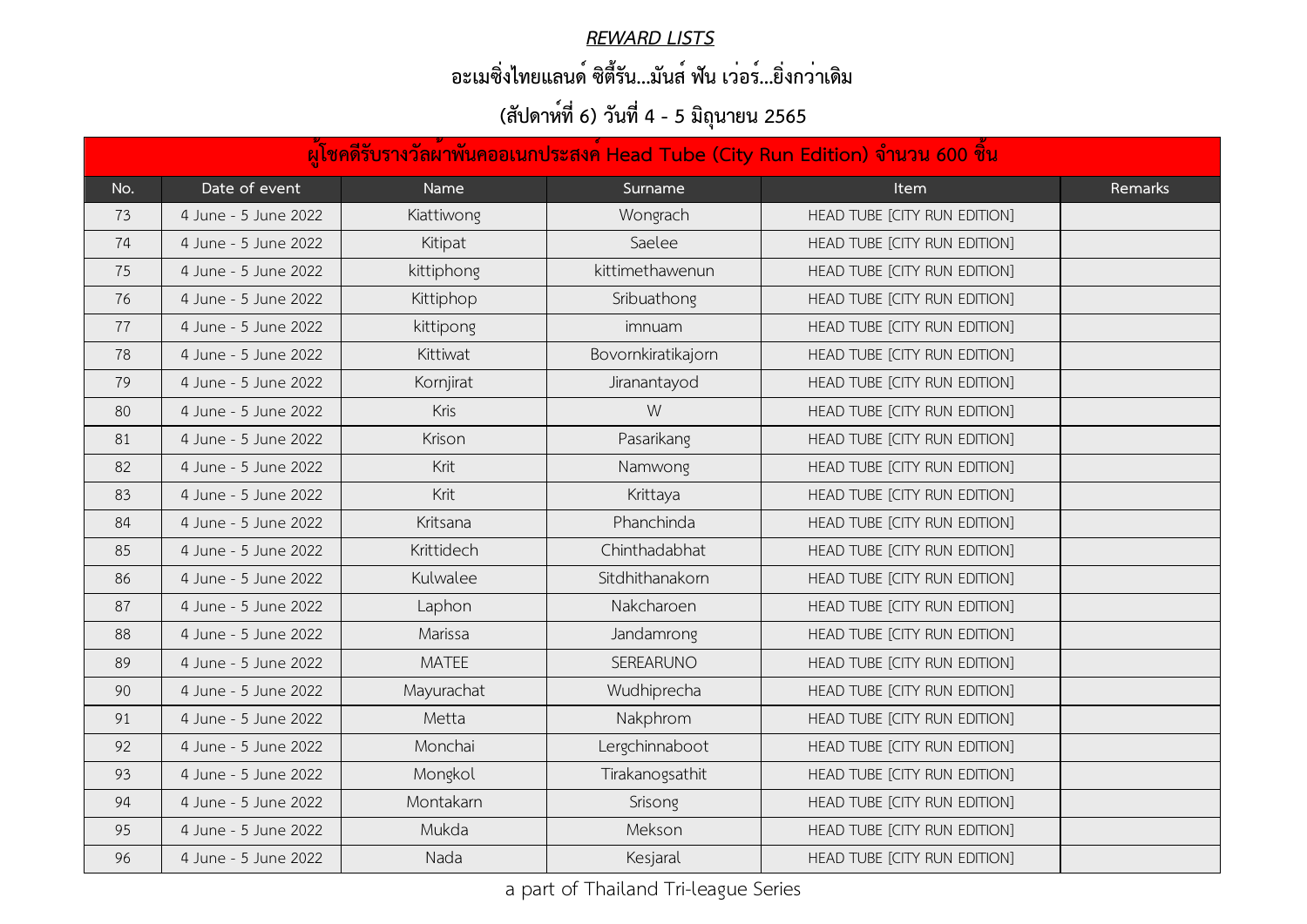#### *REWARD LISTS*

### **อะเมซิ่งไทยแลนด์ ซิตี้รัน...มันส์ ฟัน เว่อร์...ยิ่งกว่าเดิม**

| ้ผู้โชคดีรับรางวัลผ <sup>้</sup> าพันคออเนกประสงค <sup>์</sup> Head Tube (City Run Edition) จำนวน 600 ชิ้น |                      |                  |                          |                              |         |  |  |
|------------------------------------------------------------------------------------------------------------|----------------------|------------------|--------------------------|------------------------------|---------|--|--|
| No.                                                                                                        | Date of event        | <b>Name</b>      | Surname                  | <b>Item</b>                  | Remarks |  |  |
| 97                                                                                                         | 4 June - 5 June 2022 | Nakharin         | Onsri                    | HEAD TUBE [CITY RUN EDITION] |         |  |  |
| 98                                                                                                         | 4 June - 5 June 2022 | Namrath          | Chatchaiyan              | HEAD TUBE [CITY RUN EDITION] |         |  |  |
| 99                                                                                                         | 4 June - 5 June 2022 | Napat            | Ravirujiphant            | HEAD TUBE [CITY RUN EDITION] |         |  |  |
| 100                                                                                                        | 4 June - 5 June 2022 | Napha            | Chuvanichkul             | HEAD TUBE [CITY RUN EDITION] |         |  |  |
| 101                                                                                                        | 4 June - 5 June 2022 | Naritsada        | Wattanasoontorn          | HEAD TUBE [CITY RUN EDITION] |         |  |  |
| 102                                                                                                        | 4 June - 5 June 2022 | Narongrit        | Chotnuchittakul          | HEAD TUBE [CITY RUN EDITION] |         |  |  |
| 103                                                                                                        | 4 June - 5 June 2022 | narumol          | emsomboon                | HEAD TUBE [CITY RUN EDITION] |         |  |  |
| 104                                                                                                        | 4 June - 5 June 2022 | Nat              | Chantawong               | HEAD TUBE [CITY RUN EDITION] |         |  |  |
| 105                                                                                                        | 4 June - 5 June 2022 | Natapon          | Kidrai                   | HEAD TUBE [CITY RUN EDITION] |         |  |  |
| 106                                                                                                        | 4 June - 5 June 2022 | Nattapon         | Charitkul                | HEAD TUBE [CITY RUN EDITION] |         |  |  |
| 107                                                                                                        | 4 June - 5 June 2022 | Nattawut         | Mansa-ard                | HEAD TUBE [CITY RUN EDITION] |         |  |  |
| 108                                                                                                        | 4 June - 5 June 2022 | Nichakorn        | Arjtaku                  | HEAD TUBE [CITY RUN EDITION] |         |  |  |
| 109                                                                                                        | 4 June - 5 June 2022 | NITIPHAT         | <b>KASAMESOOKPHAISAL</b> | HEAD TUBE [CITY RUN EDITION] |         |  |  |
| 110                                                                                                        | 4 June - 5 June 2022 | Nopadol          | Moogdasanit              | HEAD TUBE [CITY RUN EDITION] |         |  |  |
| 111                                                                                                        | 4 June - 5 June 2022 | Nopanan          | Yangyuen                 | HEAD TUBE [CITY RUN EDITION] |         |  |  |
| 112                                                                                                        | 4 June - 5 June 2022 | Nuntanut         | Tangpanchasin            | HEAD TUBE [CITY RUN EDITION] |         |  |  |
| 113                                                                                                        | 4 June - 5 June 2022 | Nutcha           | Patittabutr              | HEAD TUBE [CITY RUN EDITION] |         |  |  |
| 114                                                                                                        | 4 June - 5 June 2022 | Nuttakan         | Tanglakmankhong          | HEAD TUBE [CITY RUN EDITION] |         |  |  |
| 115                                                                                                        | 4 June - 5 June 2022 | <b>NUTTAPONG</b> | Kijthavornwatana         | HEAD TUBE [CITY RUN EDITION] |         |  |  |
| 116                                                                                                        | 4 June - 5 June 2022 | Nuttapong        | Poothanachai             | HEAD TUBE [CITY RUN EDITION] |         |  |  |
| 117                                                                                                        | 4 June - 5 June 2022 | Nuttawat         | Ketsuwan                 | HEAD TUBE [CITY RUN EDITION] |         |  |  |
| 118                                                                                                        | 4 June - 5 June 2022 | Nutwalun         | Sorn-in                  | HEAD TUBE [CITY RUN EDITION] |         |  |  |
| 119                                                                                                        | 4 June - 5 June 2022 | <b>ONUMA</b>     | <b>KAEWCHU</b>           | HEAD TUBE [CITY RUN EDITION] |         |  |  |
| 120                                                                                                        | 4 June - 5 June 2022 | Pakatok          | Phongphan                | HEAD TUBE [CITY RUN EDITION] |         |  |  |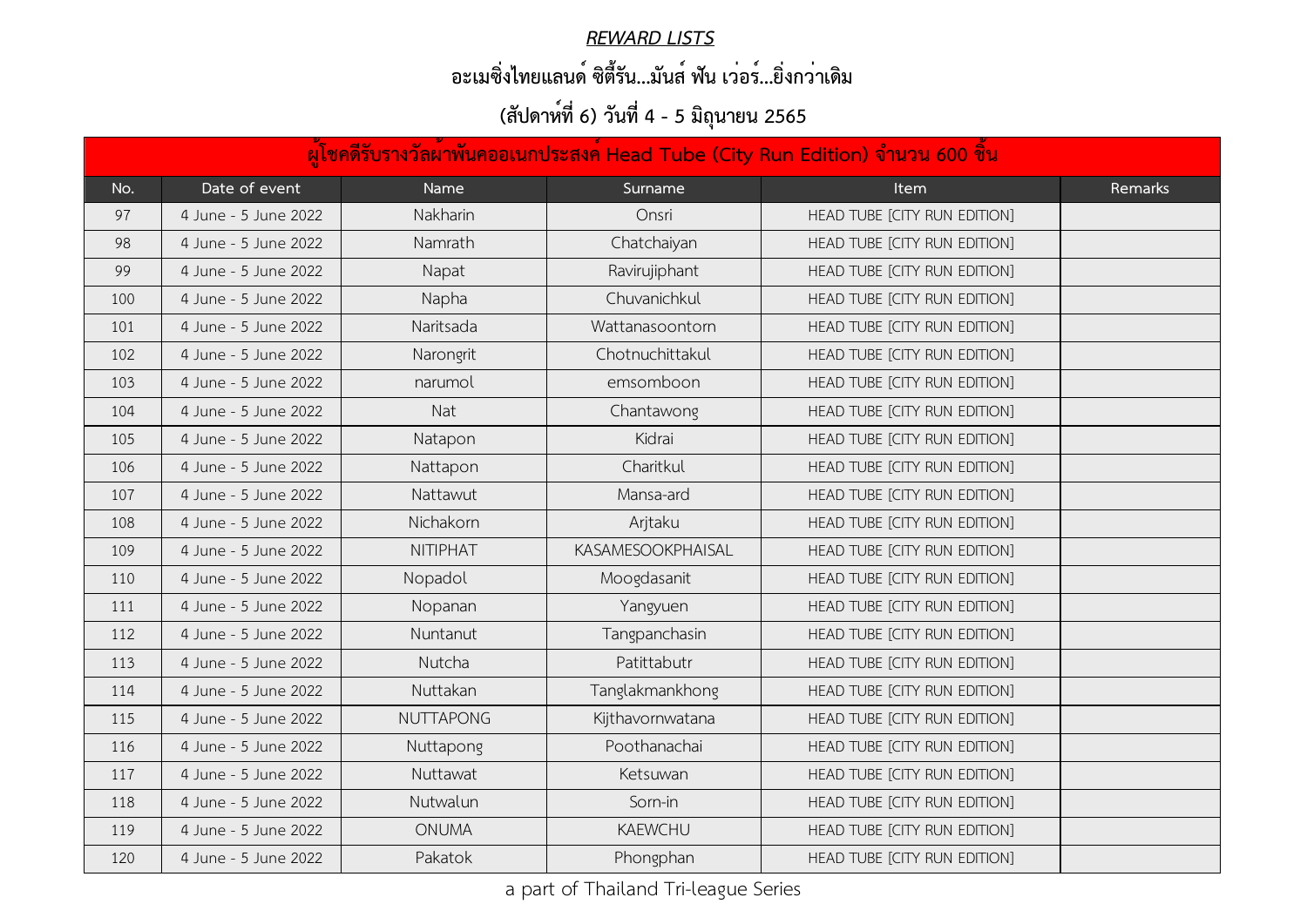#### *REWARD LISTS*

### **อะเมซิ่งไทยแลนด์ ซิตี้รัน...มันส์ ฟัน เว่อร์...ยิ่งกว่าเดิม**

|     | ้ผู้โชคดีรับรางวัลผ <sup>้</sup> าพันคออเนกประสงค <sup>์</sup> Head Tube (City Run Edition) จำนวน 600 ชิ้น |                 |                   |                              |         |  |  |  |
|-----|------------------------------------------------------------------------------------------------------------|-----------------|-------------------|------------------------------|---------|--|--|--|
| No. | Date of event                                                                                              | <b>Name</b>     | Surname           | <b>Item</b>                  | Remarks |  |  |  |
| 121 | 4 June - 5 June 2022                                                                                       | Pakieat         | Chinajariyawong   | HEAD TUBE [CITY RUN EDITION] |         |  |  |  |
| 122 | 4 June - 5 June 2022                                                                                       | Panida          | Praditthakorn     | HEAD TUBE [CITY RUN EDITION] |         |  |  |  |
| 123 | 4 June - 5 June 2022                                                                                       | Pannaporn       | Seeta             | HEAD TUBE [CITY RUN EDITION] |         |  |  |  |
| 124 | 4 June - 5 June 2022                                                                                       | Pannee          | Promwisate        | HEAD TUBE [CITY RUN EDITION] |         |  |  |  |
| 125 | 4 June - 5 June 2022                                                                                       | Panomgorn       | Janplangsang      | HEAD TUBE [CITY RUN EDITION] |         |  |  |  |
| 126 | 4 June - 5 June 2022                                                                                       | Panthip         | Punjamawat        | HEAD TUBE [CITY RUN EDITION] |         |  |  |  |
| 127 | 4 June - 5 June 2022                                                                                       | Panya           | Prathumwan        | HEAD TUBE [CITY RUN EDITION] |         |  |  |  |
| 128 | 4 June - 5 June 2022                                                                                       | <b>PARAWEEN</b> | Padungkirtsakul   | HEAD TUBE [CITY RUN EDITION] |         |  |  |  |
| 129 | 4 June - 5 June 2022                                                                                       | Parawit         | Payaksiri         | HEAD TUBE [CITY RUN EDITION] |         |  |  |  |
| 130 | 4 June - 5 June 2022                                                                                       | <b>PARINYA</b>  | <b>SRITIP</b>     | HEAD TUBE [CITY RUN EDITION] |         |  |  |  |
| 131 | 4 June - 5 June 2022                                                                                       | Paritas         | Karunyakhan       | HEAD TUBE [CITY RUN EDITION] |         |  |  |  |
| 132 | 4 June - 5 June 2022                                                                                       | Parkpoom        | Saenguthai        | HEAD TUBE [CITY RUN EDITION] |         |  |  |  |
| 133 | 4 June - 5 June 2022                                                                                       | passaphon       | eakkantawut       | HEAD TUBE [CITY RUN EDITION] |         |  |  |  |
| 134 | 4 June - 5 June 2022                                                                                       | Patamaporn      | Buppakasikorn     | HEAD TUBE [CITY RUN EDITION] |         |  |  |  |
| 135 | 4 June - 5 June 2022                                                                                       | Patcharadanai   | Vatanakulcharas   | HEAD TUBE [CITY RUN EDITION] |         |  |  |  |
| 136 | 4 June - 5 June 2022                                                                                       | Pattara         | Nantichai         | HEAD TUBE [CITY RUN EDITION] |         |  |  |  |
| 137 | 4 June - 5 June 2022                                                                                       | Pattarawadee    | Mongghalasoot     | HEAD TUBE [CITY RUN EDITION] |         |  |  |  |
| 138 | 4 June - 5 June 2022                                                                                       | Pattra          | Phobpanudt        | HEAD TUBE [CITY RUN EDITION] |         |  |  |  |
| 139 | 4 June - 5 June 2022                                                                                       | Peeraphat       | Khampok           | HEAD TUBE [CITY RUN EDITION] |         |  |  |  |
| 140 | 4 June - 5 June 2022                                                                                       | Peerapong       | Ekkawong          | HEAD TUBE [CITY RUN EDITION] |         |  |  |  |
| 141 | 4 June - 5 June 2022                                                                                       | Peerasit        | Chansawat         | HEAD TUBE [CITY RUN EDITION] |         |  |  |  |
| 142 | 4 June - 5 June 2022                                                                                       | <b>Phaipant</b> | Plangprapant      | HEAD TUBE [CITY RUN EDITION] |         |  |  |  |
| 143 | 4 June - 5 June 2022                                                                                       | phattaraporn    | paoin             | HEAD TUBE [CITY RUN EDITION] |         |  |  |  |
| 144 | 4 June - 5 June 2022                                                                                       | Phichaya        | PHATTHARATHANASUT | HEAD TUBE [CITY RUN EDITION] |         |  |  |  |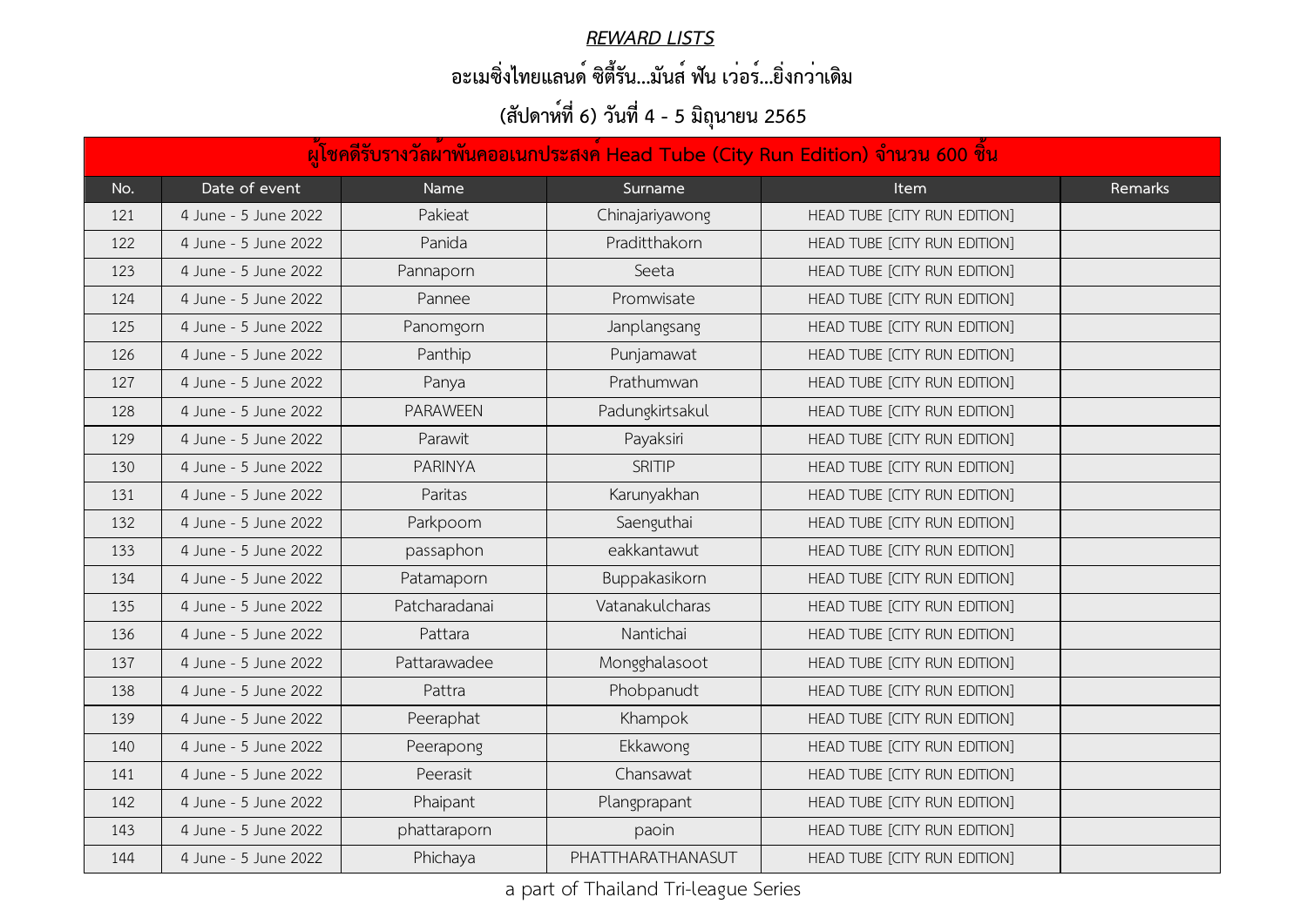#### *REWARD LISTS*

### **อะเมซิ่งไทยแลนด์ ซิตี้รัน...มันส์ ฟัน เว่อร์...ยิ่งกว่าเดิม**

|     | ้ผู้โชคดีรับรางวัลผ <sup>้</sup> าพันคออเนกประสงค <sup>์</sup> Head Tube (City Run Edition) จำนวน 600 ชิ้น |                |                  |                              |         |  |  |  |
|-----|------------------------------------------------------------------------------------------------------------|----------------|------------------|------------------------------|---------|--|--|--|
| No. | Date of event                                                                                              | <b>Name</b>    | Surname          | <b>Item</b>                  | Remarks |  |  |  |
| 145 | 4 June - 5 June 2022                                                                                       | Phirayut       | Thiengtham       | HEAD TUBE [CITY RUN EDITION] |         |  |  |  |
| 146 | 4 June - 5 June 2022                                                                                       | Phornnipha     | Phrataiya        | HEAD TUBE [CITY RUN EDITION] |         |  |  |  |
| 147 | 4 June - 5 June 2022                                                                                       | Phuwanai       | Jaima            | HEAD TUBE [CITY RUN EDITION] |         |  |  |  |
| 148 | 4 June - 5 June 2022                                                                                       | Pimlada        | Soipoungnak      | HEAD TUBE [CITY RUN EDITION] |         |  |  |  |
| 149 | 4 June - 5 June 2022                                                                                       | Pimonporn      | Chappanrangsee   | HEAD TUBE [CITY RUN EDITION] |         |  |  |  |
| 150 | 4 June - 5 June 2022                                                                                       | Pimpavee       | Muangsri         | HEAD TUBE [CITY RUN EDITION] |         |  |  |  |
| 151 | 4 June - 5 June 2022                                                                                       | Pimphun        | Sanhachariya     | HEAD TUBE [CITY RUN EDITION] |         |  |  |  |
| 152 | 4 June - 5 June 2022                                                                                       | Pimrath        | Pitakchaisit     | HEAD TUBE [CITY RUN EDITION] |         |  |  |  |
| 153 | 4 June - 5 June 2022                                                                                       | Pimthida       | Benjatismongkol  | HEAD TUBE [CITY RUN EDITION] |         |  |  |  |
| 154 | 4 June - 5 June 2022                                                                                       | <b>PIRAWAN</b> | <b>CHAMJUI</b>   | HEAD TUBE [CITY RUN EDITION] |         |  |  |  |
| 155 | 4 June - 5 June 2022                                                                                       | <b>Pisit</b>   | Trejitwattanakul | HEAD TUBE [CITY RUN EDITION] |         |  |  |  |
| 156 | 4 June - 5 June 2022                                                                                       | Pithak         | Thongjittipong   | HEAD TUBE [CITY RUN EDITION] |         |  |  |  |
| 157 | 4 June - 5 June 2022                                                                                       | Piyapong       | Chuehom          | HEAD TUBE [CITY RUN EDITION] |         |  |  |  |
| 158 | 4 June - 5 June 2022                                                                                       | pongnart       | chovichien       | HEAD TUBE [CITY RUN EDITION] |         |  |  |  |
| 159 | 4 June - 5 June 2022                                                                                       | Pongpan        | Peerawanichkul   | HEAD TUBE [CITY RUN EDITION] |         |  |  |  |
| 160 | 4 June - 5 June 2022                                                                                       | Pongsan        | Kumkrongwong     | HEAD TUBE [CITY RUN EDITION] |         |  |  |  |
| 161 | 4 June - 5 June 2022                                                                                       | Pongthep       | Roongrotekarnkha | HEAD TUBE [CITY RUN EDITION] |         |  |  |  |
| 162 | 4 June - 5 June 2022                                                                                       | Pongthep       | Roongrotekarnkha | HEAD TUBE [CITY RUN EDITION] |         |  |  |  |
| 163 | 4 June - 5 June 2022                                                                                       | Poomminun      | Junthalha        | HEAD TUBE [CITY RUN EDITION] |         |  |  |  |
| 164 | 4 June - 5 June 2022                                                                                       | poramate       | buasai           | HEAD TUBE [CITY RUN EDITION] |         |  |  |  |
| 165 | 4 June - 5 June 2022                                                                                       | Pornpan        | Inta             | HEAD TUBE [CITY RUN EDITION] |         |  |  |  |
| 166 | 4 June - 5 June 2022                                                                                       | Possawee       | Juengjeerasit    | HEAD TUBE [CITY RUN EDITION] |         |  |  |  |
| 167 | 4 June - 5 June 2022                                                                                       | Pradit         | Chaimee          | HEAD TUBE [CITY RUN EDITION] |         |  |  |  |
| 168 | 4 June - 5 June 2022                                                                                       | Prakarn        | Rajcharoensuk    | HEAD TUBE [CITY RUN EDITION] |         |  |  |  |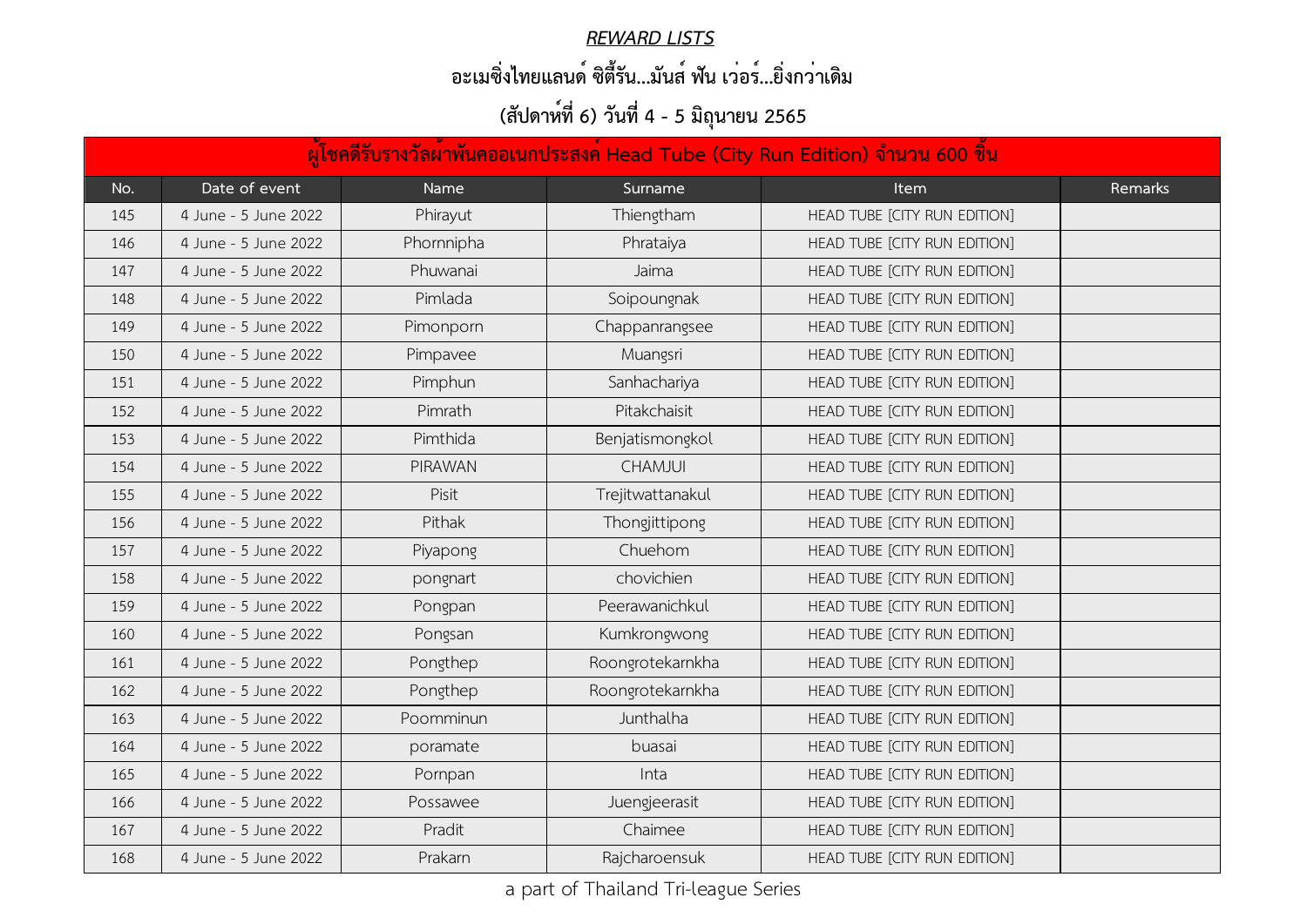#### *REWARD LISTS*

### **อะเมซิ่งไทยแลนด์ ซิตี้รัน...มันส์ ฟัน เว่อร์...ยิ่งกว่าเดิม**

| ้ผู้โชคดีรับรางวัลผ <sup>้</sup> าพันคออเนกประสงค์ Head Tube (City Run Edition) จำนวน 600 ชิ้น |                      |             |                       |                              |         |  |  |
|------------------------------------------------------------------------------------------------|----------------------|-------------|-----------------------|------------------------------|---------|--|--|
| No.                                                                                            | Date of event        | <b>Name</b> | Surname               | <b>Item</b>                  | Remarks |  |  |
| 169                                                                                            | 4 June - 5 June 2022 | Pramong     | Khumlue               | HEAD TUBE [CITY RUN EDITION] |         |  |  |
| 170                                                                                            | 4 June - 5 June 2022 | Prasopchai  | Jenavanich            | HEAD TUBE [CITY RUN EDITION] |         |  |  |
| 171                                                                                            | 4 June - 5 June 2022 | Pratchaya   | <i>Imsiri</i>         | HEAD TUBE [CITY RUN EDITION] |         |  |  |
| 172                                                                                            | 4 June - 5 June 2022 | Pravit      | Pianviriya            | HEAD TUBE [CITY RUN EDITION] |         |  |  |
| 173                                                                                            | 4 June - 5 June 2022 | preecha     | wongboonma            | HEAD TUBE [CITY RUN EDITION] |         |  |  |
| 174                                                                                            | 4 June - 5 June 2022 | Prem        | Tindukasiri           | HEAD TUBE [CITY RUN EDITION] |         |  |  |
| 175                                                                                            | 4 June - 5 June 2022 | Prim        | Vinaisuratern         | HEAD TUBE [CITY RUN EDITION] |         |  |  |
| 176                                                                                            | 4 June - 5 June 2022 | prinya      | sombatwattanal        | HEAD TUBE [CITY RUN EDITION] |         |  |  |
| 177                                                                                            | 4 June - 5 June 2022 | Punnartta   | Kulchutitatchapan     | HEAD TUBE [CITY RUN EDITION] |         |  |  |
| 178                                                                                            | 4 June - 5 June 2022 | Purada      | Kanokpornwasin        | HEAD TUBE [CITY RUN EDITION] |         |  |  |
| 179                                                                                            | 4 June - 5 June 2022 | Pympa Emily | <b>Burgess</b>        | HEAD TUBE [CITY RUN EDITION] |         |  |  |
| 180                                                                                            | 4 June - 5 June 2022 | Ramet       | Saenthongain          | HEAD TUBE [CITY RUN EDITION] |         |  |  |
| 181                                                                                            | 4 June - 5 June 2022 | Rathapon    | Saruthirathanaworakun | HEAD TUBE [CITY RUN EDITION] |         |  |  |
| 182                                                                                            | 4 June - 5 June 2022 | RATTANAPON  | <b>JIEARASIRISIN</b>  | HEAD TUBE [CITY RUN EDITION] |         |  |  |
| 183                                                                                            | 4 June - 5 June 2022 | Reanoo      | Deesiri               | HEAD TUBE [CITY RUN EDITION] |         |  |  |
| 184                                                                                            | 4 June - 5 June 2022 | Rinyapat    | Sakkamolwich          | HEAD TUBE [CITY RUN EDITION] |         |  |  |
| 185                                                                                            | 4 June - 5 June 2022 | Roengchai   | Chamras               | HEAD TUBE [CITY RUN EDITION] |         |  |  |
| 186                                                                                            | 4 June - 5 June 2022 | Ronnachai   | Lakcharoen            | HEAD TUBE [CITY RUN EDITION] |         |  |  |
| 187                                                                                            | 4 June - 5 June 2022 | Rungrat     | Taechawinyutham       | HEAD TUBE [CITY RUN EDITION] |         |  |  |
| 188                                                                                            | 4 June - 5 June 2022 | Rungroj     | Leesinsawadi          | HEAD TUBE [CITY RUN EDITION] |         |  |  |
| 189                                                                                            | 4 June - 5 June 2022 | Rungtip     | Piyayodilokchai       | HEAD TUBE [CITY RUN EDITION] |         |  |  |
| 190                                                                                            | 4 June - 5 June 2022 | Russamee    | Sungpuak              | HEAD TUBE [CITY RUN EDITION] |         |  |  |
| 191                                                                                            | 4 June - 5 June 2022 | saitip      | kitsakul              | HEAD TUBE [CITY RUN EDITION] |         |  |  |
| 192                                                                                            | 4 June - 5 June 2022 | Sakda       | Bauyai                | HEAD TUBE [CITY RUN EDITION] |         |  |  |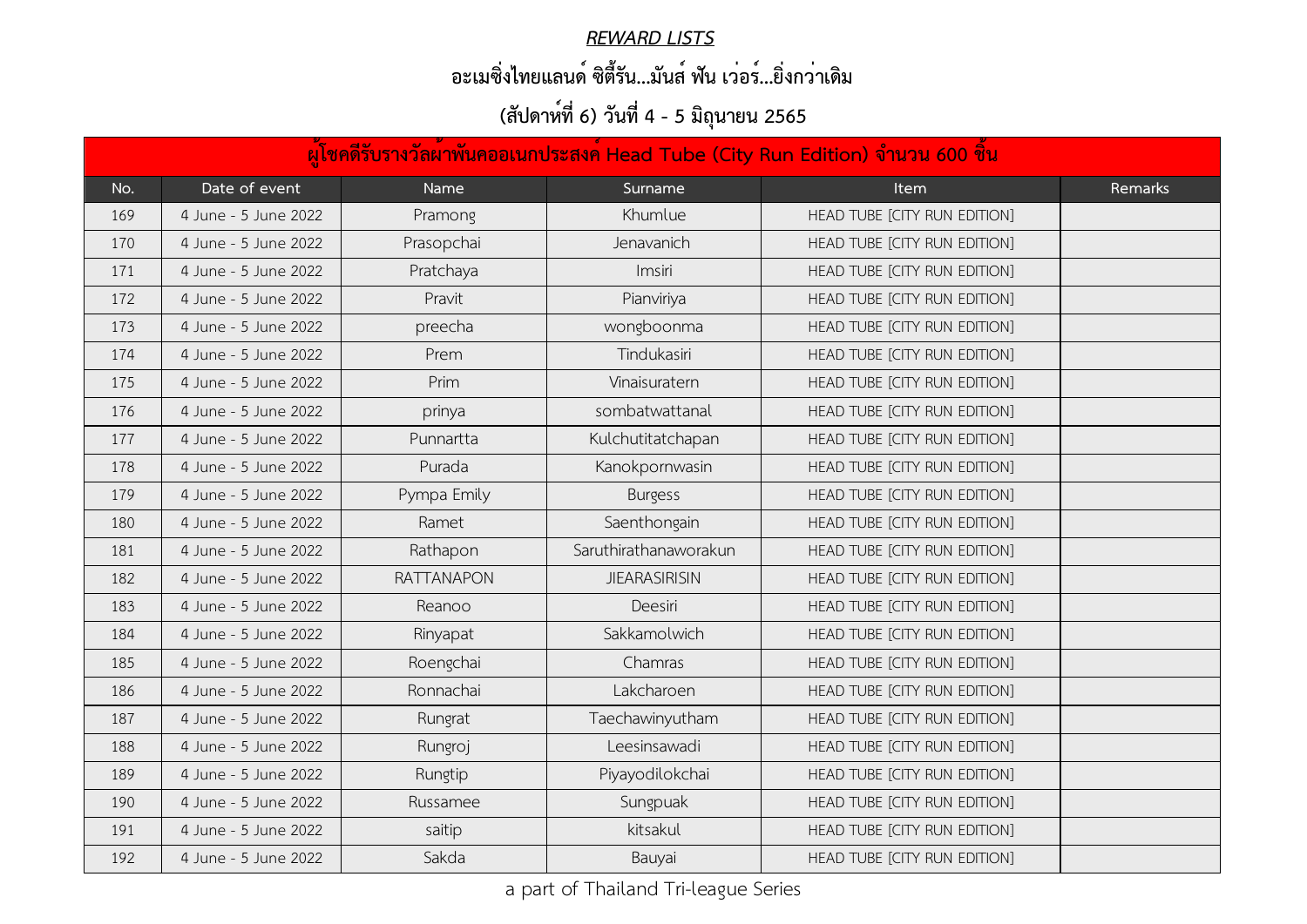#### *REWARD LISTS*

### **อะเมซิ่งไทยแลนด์ ซิตี้รัน...มันส์ ฟัน เว่อร์...ยิ่งกว่าเดิม**

| ้ผู้โชคดีรับรางวัลผ <sup>้</sup> าพันคออเนกประสงค <sup>์</sup> Head Tube (City Run Edition) จำนวน 600 ชิ้น |                      |                 |                    |                              |         |  |  |
|------------------------------------------------------------------------------------------------------------|----------------------|-----------------|--------------------|------------------------------|---------|--|--|
| No.                                                                                                        | Date of event        | <b>Name</b>     | Surname            | <b>Item</b>                  | Remarks |  |  |
| 193                                                                                                        | 4 June - 5 June 2022 | Samaporn        | Malailek           | HEAD TUBE [CITY RUN EDITION] |         |  |  |
| 194                                                                                                        | 4 June - 5 June 2022 | santi           | jarassangsakul     | HEAD TUBE [CITY RUN EDITION] |         |  |  |
| 195                                                                                                        | 4 June - 5 June 2022 | Sarawut         | Dokjampa           | HEAD TUBE [CITY RUN EDITION] |         |  |  |
| 196                                                                                                        | 4 June - 5 June 2022 | Sarawut         | Suwansanit         | HEAD TUBE [CITY RUN EDITION] |         |  |  |
| 197                                                                                                        | 4 June - 5 June 2022 | <b>SASITORN</b> | <b>SEREARUNO</b>   | HEAD TUBE [CITY RUN EDITION] |         |  |  |
| 198                                                                                                        | 4 June - 5 June 2022 | Satawatr        | Umpirdpao          | HEAD TUBE [CITY RUN EDITION] |         |  |  |
| 199                                                                                                        | 4 June - 5 June 2022 | Sawatdisorn     | Pechana            | HEAD TUBE [CITY RUN EDITION] |         |  |  |
| 200                                                                                                        | 4 June - 5 June 2022 | Senis           | Busayapongchai     | HEAD TUBE [CITY RUN EDITION] |         |  |  |
| 201                                                                                                        | 4 June - 5 June 2022 | Shinnakitch     | Srisiri            | HEAD TUBE [CITY RUN EDITION] |         |  |  |
| 202                                                                                                        | 4 June - 5 June 2022 | Shinnakitch     | Srisiri            | HEAD TUBE [CITY RUN EDITION] |         |  |  |
| 203                                                                                                        | 4 June - 5 June 2022 | Sirikanya       | Jongjaroenpornchai | HEAD TUBE [CITY RUN EDITION] |         |  |  |
| 204                                                                                                        | 4 June - 5 June 2022 | Siriluck        | Pandontong         | HEAD TUBE [CITY RUN EDITION] |         |  |  |
| 205                                                                                                        | 4 June - 5 June 2022 | Sirinat         | Limpinyo           | HEAD TUBE [CITY RUN EDITION] |         |  |  |
| 206                                                                                                        | 4 June - 5 June 2022 | Siritip         | Sudpairak          | HEAD TUBE [CITY RUN EDITION] |         |  |  |
| 207                                                                                                        | 4 June - 5 June 2022 | siriwan         | posayaanuwat       | HEAD TUBE [CITY RUN EDITION] |         |  |  |
| 208                                                                                                        | 4 June - 5 June 2022 | Sitthiporn      | Nuntakwang         | HEAD TUBE [CITY RUN EDITION] |         |  |  |
| 209                                                                                                        | 4 June - 5 June 2022 | Sitthisak       | Saenkham           | HEAD TUBE [CITY RUN EDITION] |         |  |  |
| 210                                                                                                        | 4 June - 5 June 2022 | Siwada          | Khamma             | HEAD TUBE [CITY RUN EDITION] |         |  |  |
| 211                                                                                                        | 4 June - 5 June 2022 | Somboon         | Paiboolbusarakam   | HEAD TUBE [CITY RUN EDITION] |         |  |  |
| 212                                                                                                        | 4 June - 5 June 2022 | Somboon         | Saisa-ard          | HEAD TUBE [CITY RUN EDITION] |         |  |  |
| 213                                                                                                        | 4 June - 5 June 2022 | Somchai         | Kitkanoksorn       | HEAD TUBE [CITY RUN EDITION] |         |  |  |
| 214                                                                                                        | 4 June - 5 June 2022 | Somchai         | Kas                | HEAD TUBE [CITY RUN EDITION] |         |  |  |
| 215                                                                                                        | 4 June - 5 June 2022 | <b>SOMCHAT</b>  | <b>PANTO</b>       | HEAD TUBE [CITY RUN EDITION] |         |  |  |
| 216                                                                                                        | 4 June - 5 June 2022 | <b>SOMJAI</b>   | <b>MAIPRADIT</b>   | HEAD TUBE [CITY RUN EDITION] |         |  |  |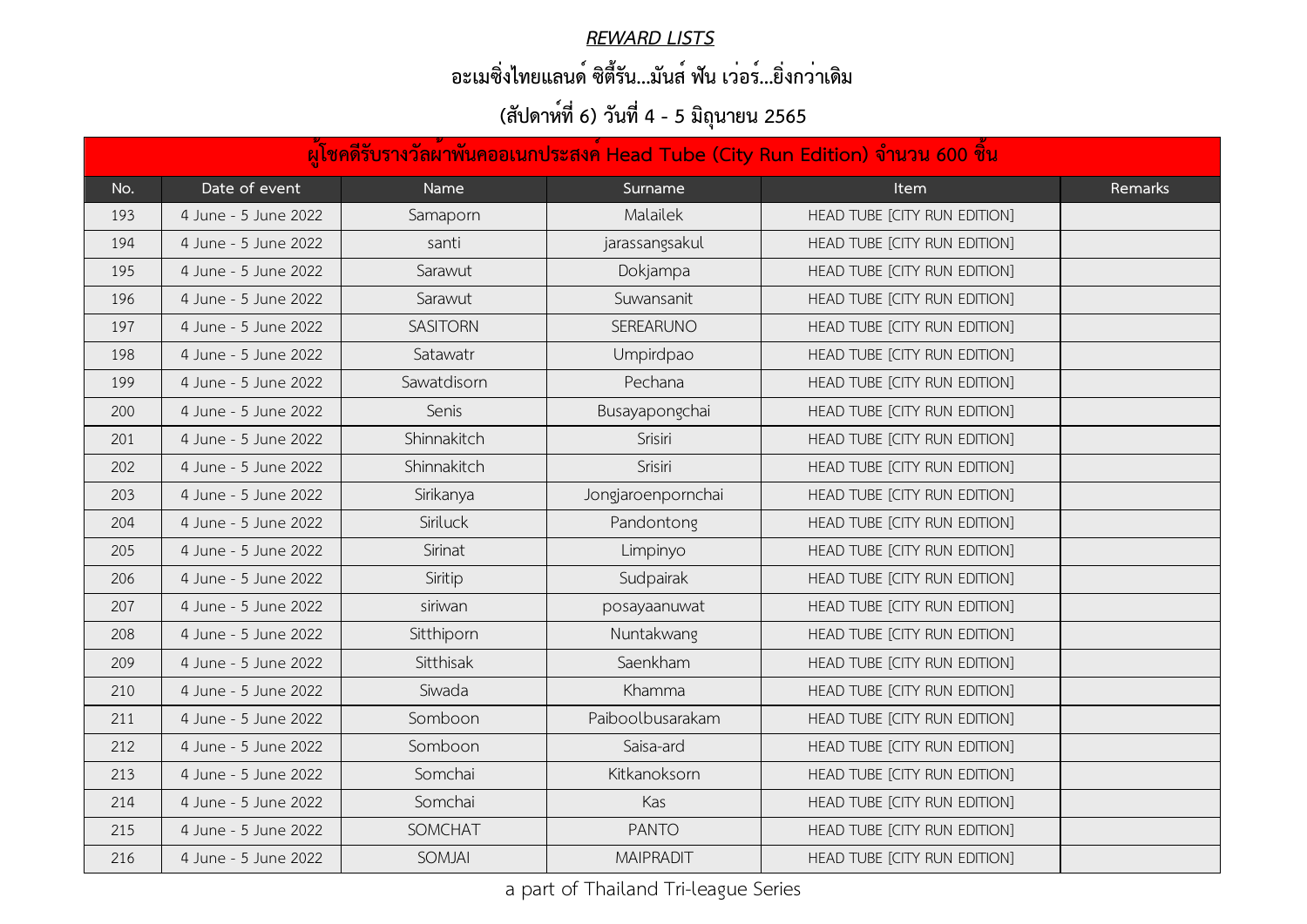#### *REWARD LISTS*

### **อะเมซิ่งไทยแลนด์ ซิตี้รัน...มันส์ ฟัน เว่อร์...ยิ่งกว่าเดิม**

|     | ้ผู้โชคดีรับรางวัลผ <sup>้</sup> าพันคออเนกประสงค <sup>์</sup> Head Tube (City Run Edition) จำนวน 600 ชิ้น |                 |                  |                              |         |  |  |  |
|-----|------------------------------------------------------------------------------------------------------------|-----------------|------------------|------------------------------|---------|--|--|--|
| No. | Date of event                                                                                              | <b>Name</b>     | Surname          | <b>Item</b>                  | Remarks |  |  |  |
| 217 | 4 June - 5 June 2022                                                                                       | Somphop         | Yimphanwong      | HEAD TUBE [CITY RUN EDITION] |         |  |  |  |
| 218 | 4 June - 5 June 2022                                                                                       | Somsak          | Sangjansomporn   | HEAD TUBE [CITY RUN EDITION] |         |  |  |  |
| 219 | 4 June - 5 June 2022                                                                                       | Somsak          | Sukunto          | HEAD TUBE [CITY RUN EDITION] |         |  |  |  |
| 220 | 4 June - 5 June 2022                                                                                       | <b>SONGKIAT</b> | <b>SANCHAI</b>   | HEAD TUBE [CITY RUN EDITION] |         |  |  |  |
| 221 | 4 June - 5 June 2022                                                                                       | Songpon         | Poolswat         | HEAD TUBE [CITY RUN EDITION] |         |  |  |  |
| 222 | 4 June - 5 June 2022                                                                                       | Sorut           | Wongsuttitham    | HEAD TUBE [CITY RUN EDITION] |         |  |  |  |
| 223 | 4 June - 5 June 2022                                                                                       | subpachet       | saenwijit        | HEAD TUBE [CITY RUN EDITION] |         |  |  |  |
| 224 | 4 June - 5 June 2022                                                                                       | Suchada         | Chaivitithvanich | HEAD TUBE [CITY RUN EDITION] |         |  |  |  |
| 225 | 4 June - 5 June 2022                                                                                       | Suchart         | Chayangsu        | HEAD TUBE [CITY RUN EDITION] |         |  |  |  |
| 226 | 4 June - 5 June 2022                                                                                       | Sudarat         | Arsairaj         | HEAD TUBE [CITY RUN EDITION] |         |  |  |  |
| 227 | 4 June - 5 June 2022                                                                                       | sukanya         | chantaworakit    | HEAD TUBE [CITY RUN EDITION] |         |  |  |  |
| 228 | 4 June - 5 June 2022                                                                                       | Sukum           | Kitichalermkiat  | HEAD TUBE [CITY RUN EDITION] |         |  |  |  |
| 229 | 4 June - 5 June 2022                                                                                       | Sunisa          | Phodok           | HEAD TUBE [CITY RUN EDITION] |         |  |  |  |
| 230 | 4 June - 5 June 2022                                                                                       | Supadech        | Nakraikhing      | HEAD TUBE [CITY RUN EDITION] |         |  |  |  |
| 231 | 4 June - 5 June 2022                                                                                       | Supakorn        | Chongcharoen     | HEAD TUBE [CITY RUN EDITION] |         |  |  |  |
| 232 | 4 June - 5 June 2022                                                                                       | Supakorn        | <b>Donmin</b>    | HEAD TUBE [CITY RUN EDITION] |         |  |  |  |
| 233 | 4 June - 5 June 2022                                                                                       | Supapat         | Hib-o-sod        | HEAD TUBE [CITY RUN EDITION] |         |  |  |  |
| 234 | 4 June - 5 June 2022                                                                                       | Suparp          | Takkanarth       | HEAD TUBE [CITY RUN EDITION] |         |  |  |  |
| 235 | 4 June - 5 June 2022                                                                                       | Supavich        | Suriyawong       | HEAD TUBE [CITY RUN EDITION] |         |  |  |  |
| 236 | 4 June - 5 June 2022                                                                                       | Suphannee       | Booranakasemchai | HEAD TUBE [CITY RUN EDITION] |         |  |  |  |
| 237 | 4 June - 5 June 2022                                                                                       | Suphap          | Ruengprach       | HEAD TUBE [CITY RUN EDITION] |         |  |  |  |
| 238 | 4 June - 5 June 2022                                                                                       | suphitcha       | ruengvetmongkol  | HEAD TUBE [CITY RUN EDITION] |         |  |  |  |
| 239 | 4 June - 5 June 2022                                                                                       | Supit           | Kitmungsa        | HEAD TUBE [CITY RUN EDITION] |         |  |  |  |
| 240 | 4 June - 5 June 2022                                                                                       | Surapong        | Pornpradit       | HEAD TUBE [CITY RUN EDITION] |         |  |  |  |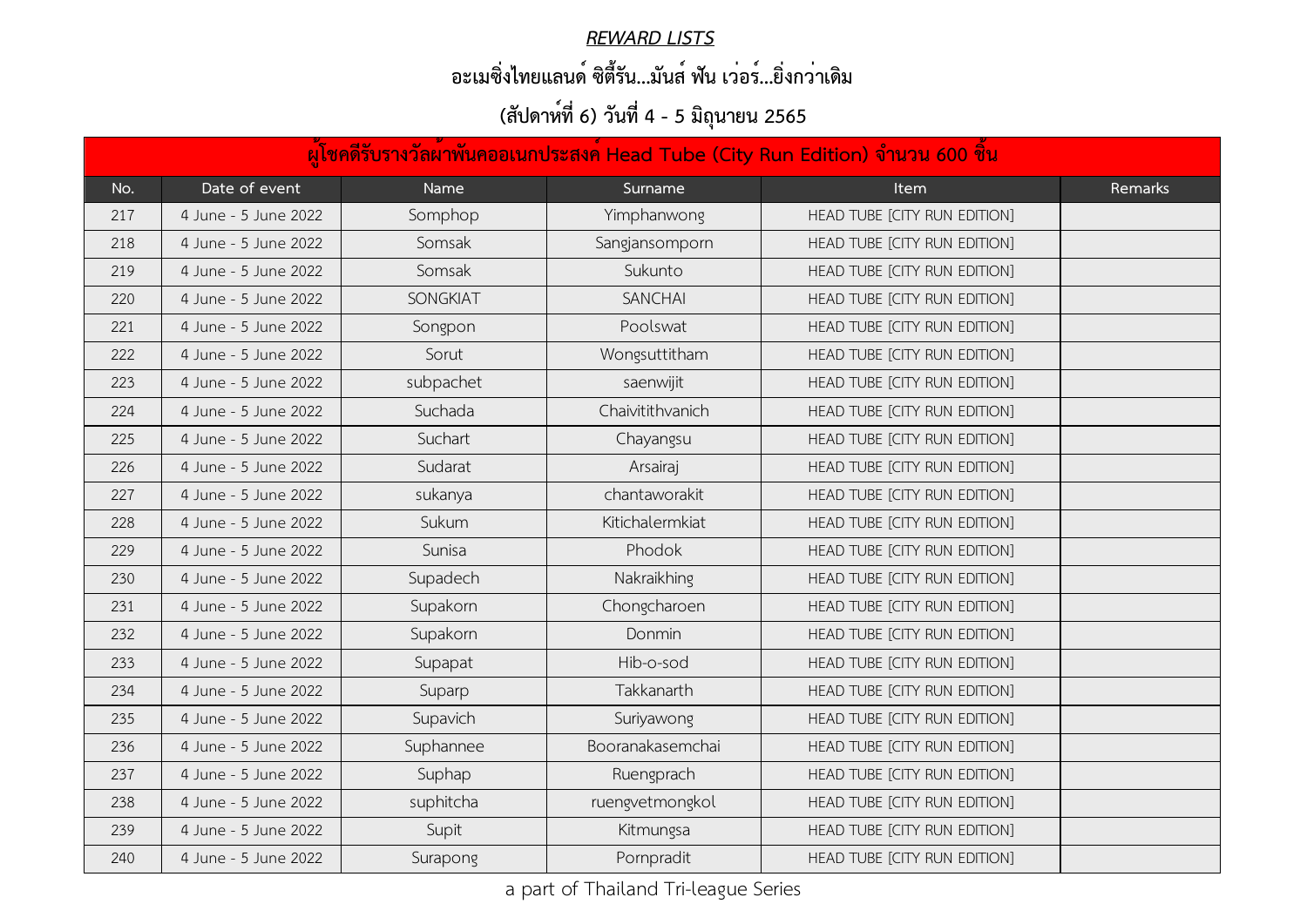#### *REWARD LISTS*

### **อะเมซิ่งไทยแลนด์ ซิตี้รัน...มันส์ ฟัน เว่อร์...ยิ่งกว่าเดิม**

| ้ผู้โชคดีรับรางวัลผ <sup>้</sup> าพันคออเนกประสงค์ Head Tube (City Run Edition) จำนวน 600 ชิ้น |                      |                  |                        |                              |         |  |  |
|------------------------------------------------------------------------------------------------|----------------------|------------------|------------------------|------------------------------|---------|--|--|
| No.                                                                                            | Date of event        | <b>Name</b>      | Surname                | <b>Item</b>                  | Remarks |  |  |
| 241                                                                                            | 4 June - 5 June 2022 | Sutapong         | chantaamornwongse      | HEAD TUBE [CITY RUN EDITION] |         |  |  |
| 242                                                                                            | 4 June - 5 June 2022 | suthiporn        | Suthiviset             | HEAD TUBE [CITY RUN EDITION] |         |  |  |
| 243                                                                                            | 4 June - 5 June 2022 | <b>SUTTHI</b>    | <b>JANYASUTTHIWONG</b> | HEAD TUBE [CITY RUN EDITION] |         |  |  |
| 244                                                                                            | 4 June - 5 June 2022 | Suwat            | Wongsuttitham          | HEAD TUBE [CITY RUN EDITION] |         |  |  |
| 245                                                                                            | 4 June - 5 June 2022 | Suwit            | Sripiboon              | HEAD TUBE [CITY RUN EDITION] |         |  |  |
| 246                                                                                            | 4 June - 5 June 2022 | Tananthorn       | Srisukwattana          | HEAD TUBE [CITY RUN EDITION] |         |  |  |
| 247                                                                                            | 4 June - 5 June 2022 | Tanasak          | Chaiaya                | HEAD TUBE [CITY RUN EDITION] |         |  |  |
| 248                                                                                            | 4 June - 5 June 2022 | tanawat          | traiyotee              | HEAD TUBE [CITY RUN EDITION] |         |  |  |
| 249                                                                                            | 4 June - 5 June 2022 | Tanit            | Follett                | HEAD TUBE [CITY RUN EDITION] |         |  |  |
| 250                                                                                            | 4 June - 5 June 2022 | Tanteera         | Tooptakong             | HEAD TUBE [CITY RUN EDITION] |         |  |  |
| 251                                                                                            | 4 June - 5 June 2022 | Tavanrat         | Pornphithakdamrong     | HEAD TUBE [CITY RUN EDITION] |         |  |  |
| 252                                                                                            | 4 June - 5 June 2022 | Tawee            | Deetho                 | HEAD TUBE [CITY RUN EDITION] |         |  |  |
| 253                                                                                            | 4 June - 5 June 2022 | Teemanus         | Kiatdechpanya          | HEAD TUBE [CITY RUN EDITION] |         |  |  |
| 254                                                                                            | 4 June - 5 June 2022 | <b>Teerapong</b> | Sumranchai             | HEAD TUBE [CITY RUN EDITION] |         |  |  |
| 255                                                                                            | 4 June - 5 June 2022 | Teerathat        | Kalayanasuko           | HEAD TUBE [CITY RUN EDITION] |         |  |  |
| 256                                                                                            | 4 June - 5 June 2022 | Thammazawazd     | Rudekajonkeit          | HEAD TUBE [CITY RUN EDITION] |         |  |  |
| 257                                                                                            | 4 June - 5 June 2022 | Thanasit         | Ratchasingh            | HEAD TUBE [CITY RUN EDITION] |         |  |  |
| 258                                                                                            | 4 June - 5 June 2022 | Thanawat         | Suwan                  | HEAD TUBE [CITY RUN EDITION] |         |  |  |
| 259                                                                                            | 4 June - 5 June 2022 | Thanawich        | Suttaponsantikul       | HEAD TUBE [CITY RUN EDITION] |         |  |  |
| 260                                                                                            | 4 June - 5 June 2022 | Thanongsak       | Rapanusit              | HEAD TUBE [CITY RUN EDITION] |         |  |  |
| 261                                                                                            | 4 June - 5 June 2022 | Thanthiti        | Swaengkit              | HEAD TUBE [CITY RUN EDITION] |         |  |  |
| 262                                                                                            | 4 June - 5 June 2022 | Thanyathep       | Thiwakornsakul         | HEAD TUBE [CITY RUN EDITION] |         |  |  |
| 263                                                                                            | 4 June - 5 June 2022 | Thapanut         | Sirimittrakul          | HEAD TUBE [CITY RUN EDITION] |         |  |  |
| 264                                                                                            | 4 June - 5 June 2022 | <b>Thavipol</b>  | Sawangwan              | HEAD TUBE [CITY RUN EDITION] |         |  |  |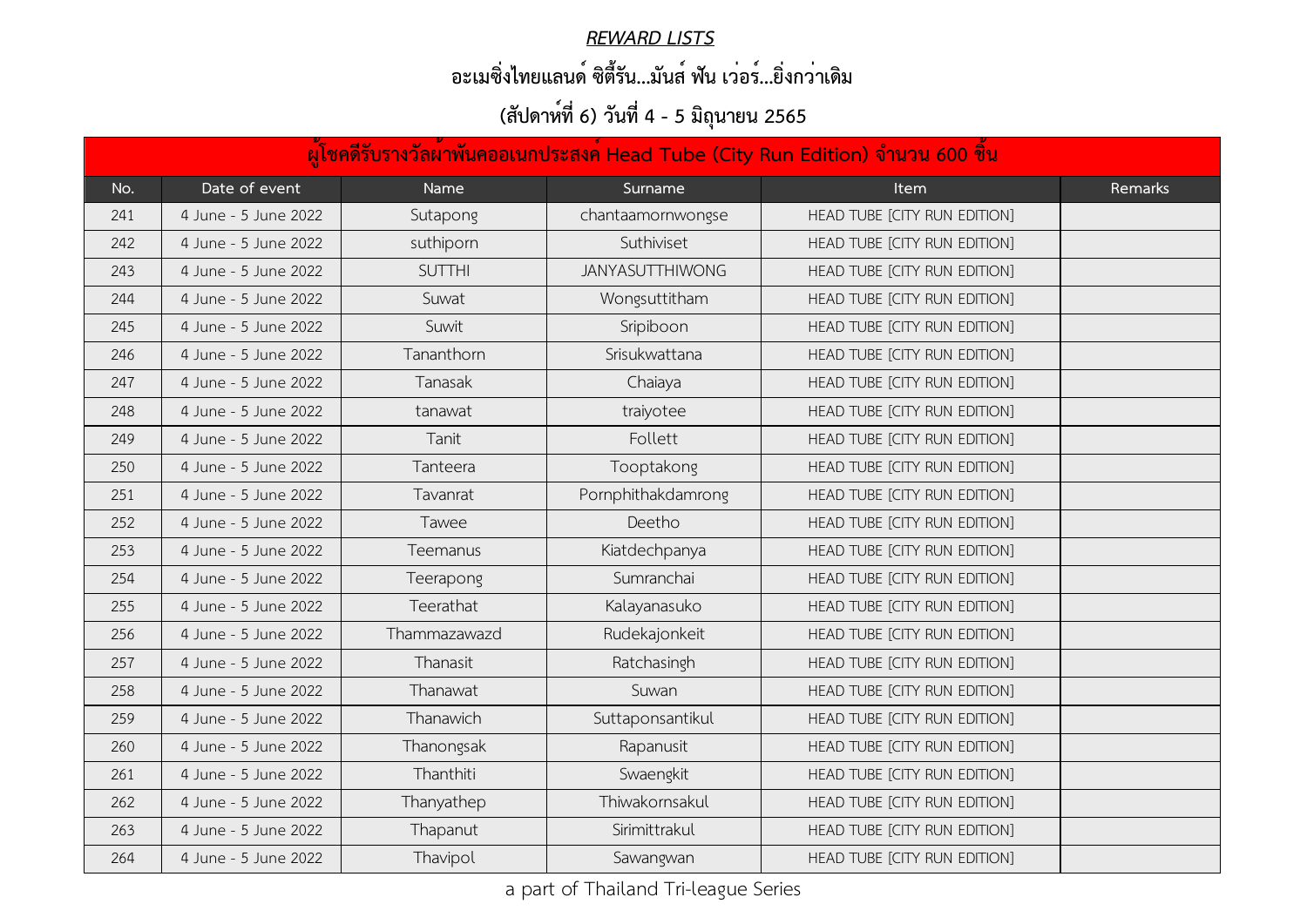#### *REWARD LISTS*

### **อะเมซิ่งไทยแลนด์ ซิตี้รัน...มันส์ ฟัน เว่อร์...ยิ่งกว่าเดิม**

| ้ผู้โชคดีรับรางวัลผ <sup>้</sup> าพันคออเนกประสงค์ Head Tube (City Run Edition) จำนวน 600 ชิ้น |                      |             |                 |                              |         |  |  |
|------------------------------------------------------------------------------------------------|----------------------|-------------|-----------------|------------------------------|---------|--|--|
| No.                                                                                            | Date of event        | <b>Name</b> | Surname         | <b>Item</b>                  | Remarks |  |  |
| 265                                                                                            | 4 June - 5 June 2022 | Thawat      | Ngamsritrakul   | HEAD TUBE [CITY RUN EDITION] |         |  |  |
| 266                                                                                            | 4 June - 5 June 2022 | Thawika     | Sangchoo        | HEAD TUBE [CITY RUN EDITION] |         |  |  |
| 267                                                                                            | 4 June - 5 June 2022 | Theerathon  | Tharachai       | HEAD TUBE [CITY RUN EDITION] |         |  |  |
| 268                                                                                            | 4 June - 5 June 2022 | Thirawat    | Poolsak         | HEAD TUBE [CITY RUN EDITION] |         |  |  |
| 269                                                                                            | 4 June - 5 June 2022 | Thitibund   | Niyomrattanakij | HEAD TUBE [CITY RUN EDITION] |         |  |  |
| 270                                                                                            | 4 June - 5 June 2022 | Thitikan    | Inthawong       | HEAD TUBE [CITY RUN EDITION] |         |  |  |
| 271                                                                                            | 4 June - 5 June 2022 | Thitinun    | Kasemsinsup     | HEAD TUBE [CITY RUN EDITION] |         |  |  |
| 272                                                                                            | 4 June - 5 June 2022 | Thittayan   | Natrichon       | HEAD TUBE [CITY RUN EDITION] |         |  |  |
| 273                                                                                            | 4 June - 5 June 2022 | Thrammarong | Duangpengrak    | HEAD TUBE [CITY RUN EDITION] |         |  |  |
| 274                                                                                            | 4 June - 5 June 2022 | Thunya      | Thippayarom     | HEAD TUBE [CITY RUN EDITION] |         |  |  |
| 275                                                                                            | 4 June - 5 June 2022 | Ting        | Songsith        | HEAD TUBE [CITY RUN EDITION] |         |  |  |
| 276                                                                                            | 4 June - 5 June 2022 | Torlap      | Chaiyawat       | HEAD TUBE [CITY RUN EDITION] |         |  |  |
| 277                                                                                            | 4 June - 5 June 2022 | Uma         | Rattanathepee   | HEAD TUBE [CITY RUN EDITION] |         |  |  |
| 278                                                                                            | 4 June - 5 June 2022 | vanop       | limjaroenrat    | HEAD TUBE [CITY RUN EDITION] |         |  |  |
| 279                                                                                            | 4 June - 5 June 2022 | viyada      | phakakrong      | HEAD TUBE [CITY RUN EDITION] |         |  |  |
| 280                                                                                            | 4 June - 5 June 2022 | Vudhichai   | Parasuk         | HEAD TUBE [CITY RUN EDITION] |         |  |  |
| 281                                                                                            | 4 June - 5 June 2022 | Wanchai     | Piyalikit       | HEAD TUBE [CITY RUN EDITION] |         |  |  |
| 282                                                                                            | 4 June - 5 June 2022 | Wanna       | Chotprom        | HEAD TUBE [CITY RUN EDITION] |         |  |  |
| 283                                                                                            | 4 June - 5 June 2022 | Wannakorn   | Chantharaubon   | HEAD TUBE [CITY RUN EDITION] |         |  |  |
| 284                                                                                            | 4 June - 5 June 2022 | Wanthip     | Plooksawasdi    | HEAD TUBE [CITY RUN EDITION] |         |  |  |
| 285                                                                                            | 4 June - 5 June 2022 | Warakorn    | Srimool         | HEAD TUBE [CITY RUN EDITION] |         |  |  |
| 286                                                                                            | 4 June - 5 June 2022 | waramon     | wetchakanjana   | HEAD TUBE [CITY RUN EDITION] |         |  |  |
| 287                                                                                            | 4 June - 5 June 2022 | Warawit     | Viboonpattama   | HEAD TUBE [CITY RUN EDITION] |         |  |  |
| 288                                                                                            | 4 June - 5 June 2022 | Wasinee     | Theeraratstit   | HEAD TUBE [CITY RUN EDITION] |         |  |  |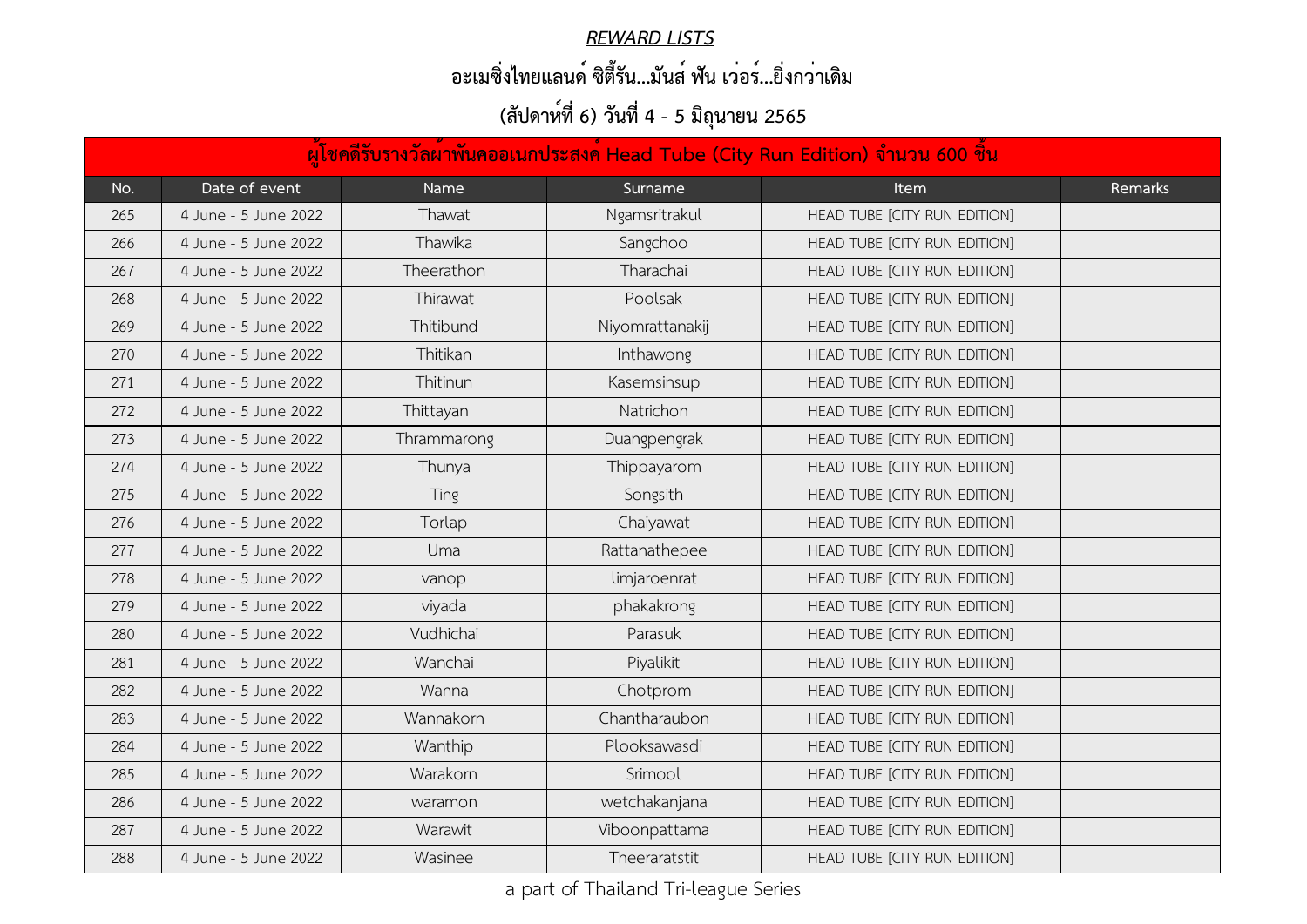#### *REWARD LISTS*

### **อะเมซิ่งไทยแลนด์ ซิตี้รัน...มันส์ ฟัน เว่อร์...ยิ่งกว่าเดิม**

|     | ้ผู้โชคดีรับรางวัลผ <sup>้</sup> าพันคออเนกประสงค <sup>์</sup> Head Tube (City Run Edition) จำนวน 600 ชิ้น |              |                    |                              |         |  |  |  |
|-----|------------------------------------------------------------------------------------------------------------|--------------|--------------------|------------------------------|---------|--|--|--|
| No. | Date of event                                                                                              | <b>Name</b>  | Surname            | <b>Item</b>                  | Remarks |  |  |  |
| 289 | 4 June - 5 June 2022                                                                                       | Watchara     | Sukvinyan          | HEAD TUBE [CITY RUN EDITION] |         |  |  |  |
| 290 | 4 June - 5 June 2022                                                                                       | Watcharachai | Wancham            | HEAD TUBE [CITY RUN EDITION] |         |  |  |  |
| 291 | 4 June - 5 June 2022                                                                                       | Watcharapol  | Saisuwon           | HEAD TUBE [CITY RUN EDITION] |         |  |  |  |
| 292 | 4 June - 5 June 2022                                                                                       | Watcharin    | Choolua            | HEAD TUBE [CITY RUN EDITION] |         |  |  |  |
| 293 | 4 June - 5 June 2022                                                                                       | Watit        | Pumyoo             | HEAD TUBE [CITY RUN EDITION] |         |  |  |  |
| 294 | 4 June - 5 June 2022                                                                                       | Weerawat     | Daengbut           | HEAD TUBE [CITY RUN EDITION] |         |  |  |  |
| 295 | 4 June - 5 June 2022                                                                                       | Wera         | Torpaiboon         | HEAD TUBE [CITY RUN EDITION] |         |  |  |  |
| 296 | 4 June - 5 June 2022                                                                                       | <b>TILIW</b> | <b>TEMVUTTIROJ</b> | HEAD TUBE [CITY RUN EDITION] |         |  |  |  |
| 297 | 4 June - 5 June 2022                                                                                       | wilaiporn    | namwong            | HEAD TUBE [CITY RUN EDITION] |         |  |  |  |
| 298 | 4 June - 5 June 2022                                                                                       | Wipasiri     | Huabcharoen        | HEAD TUBE [CITY RUN EDITION] |         |  |  |  |
| 299 | 4 June - 5 June 2022                                                                                       | Wipawee      | Thongdee           | HEAD TUBE [CITY RUN EDITION] |         |  |  |  |
| 300 | 4 June - 5 June 2022                                                                                       | Wiriya       | Polee              | HEAD TUBE [CITY RUN EDITION] |         |  |  |  |
| 301 | 4 June - 5 June 2022                                                                                       | Wirut        | Sribua             | HEAD TUBE [CITY RUN EDITION] |         |  |  |  |
| 302 | 4 June - 5 June 2022                                                                                       | Worawee      | Tayapongsak        | HEAD TUBE [CITY RUN EDITION] |         |  |  |  |
| 303 | 4 June - 5 June 2022                                                                                       | Worawut      | Baitrakul          | HEAD TUBE [CITY RUN EDITION] |         |  |  |  |
| 304 | 4 June - 5 June 2022                                                                                       | Yudthasin    | Proampoon          | HEAD TUBE [CITY RUN EDITION] |         |  |  |  |
| 305 | 4 June - 5 June 2022                                                                                       | Yuwadee      | Namjaipetch        | HEAD TUBE [CITY RUN EDITION] |         |  |  |  |
| 306 | 4 June - 5 June 2022                                                                                       | กนิษฐา       | ทรวงบูรณกุล        | HEAD TUBE [CITY RUN EDITION] |         |  |  |  |
| 307 | 4 June - 5 June 2022                                                                                       | กรรณิการ์    | ภาณุวัฒน์พงษ์กุล   | HEAD TUBE [CITY RUN EDITION] |         |  |  |  |
| 308 | 4 June - 5 June 2022                                                                                       | ิกฤตธิ       | งามอุษาวรรณ        | HEAD TUBE [CITY RUN EDITION] |         |  |  |  |
| 309 | 4 June - 5 June 2022                                                                                       | กฤษณ์        | ถนอมกุล            | HEAD TUBE [CITY RUN EDITION] |         |  |  |  |
| 310 | 4 June - 5 June 2022                                                                                       | กฤษดากรณ์    | เผากุ่ม            | HEAD TUBE [CITY RUN EDITION] |         |  |  |  |
| 311 | 4 June - 5 June 2022                                                                                       | กฤษติกร      | มาประจง            | HEAD TUBE [CITY RUN EDITION] |         |  |  |  |
| 312 | 4 June - 5 June 2022                                                                                       | กัลยา        | ชินคำ              | HEAD TUBE [CITY RUN EDITION] |         |  |  |  |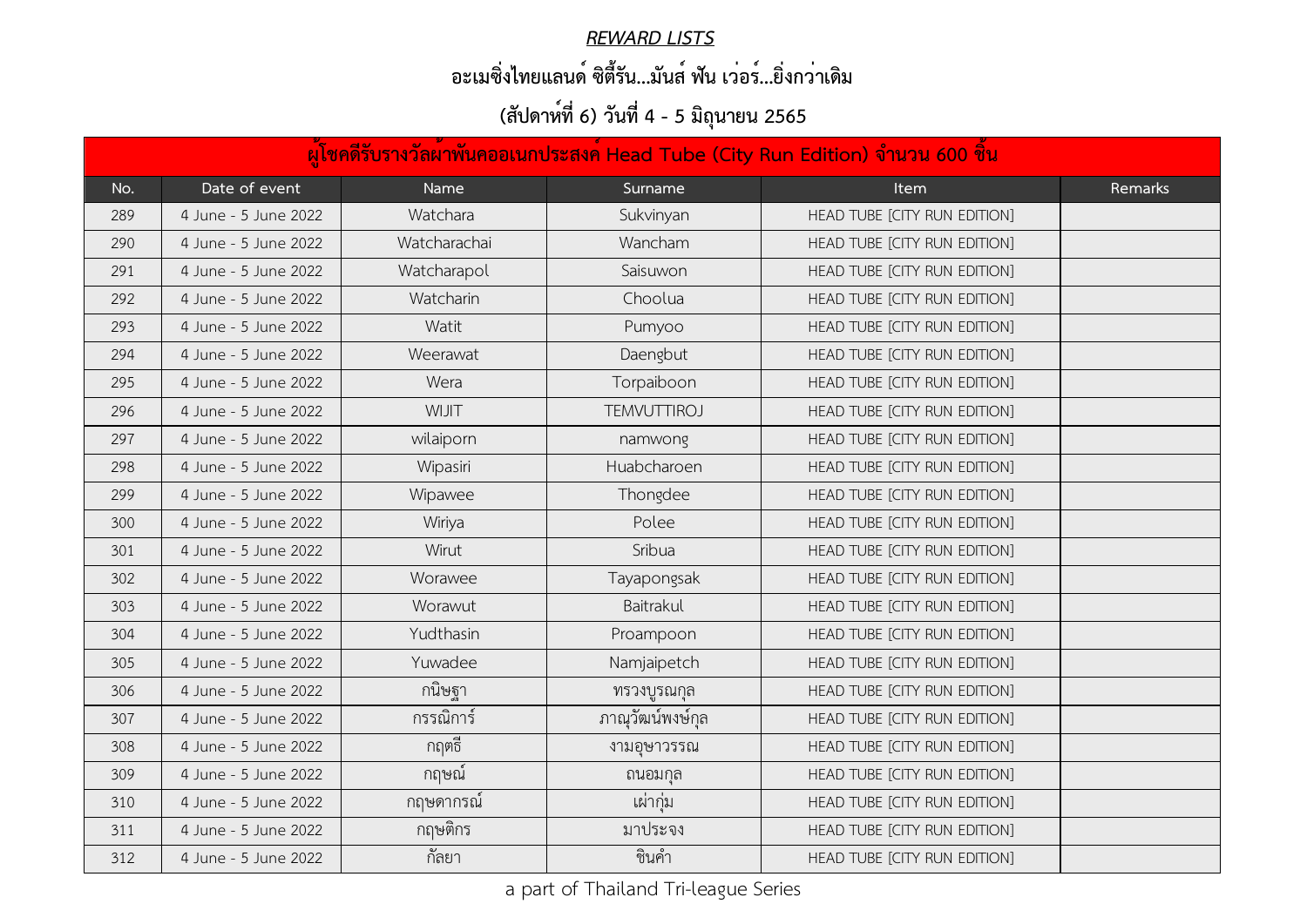#### *REWARD LISTS*

### **อะเมซิ่งไทยแลนด์ ซิตี้รัน...มันส์ ฟัน เว่อร์...ยิ่งกว่าเดิม**

|     | ้ผู้โชคดีรับรางวัลผ <sup>้</sup> าพันคออเนกประสงค์ Head Tube (City Run Edition) จำนวน 600 ชิ้น |                             |               |                              |                |  |  |
|-----|------------------------------------------------------------------------------------------------|-----------------------------|---------------|------------------------------|----------------|--|--|
| No. | Date of event                                                                                  | <b>Name</b>                 | Surname       | <b>Item</b>                  | <b>Remarks</b> |  |  |
| 313 | 4 June - 5 June 2022                                                                           | กาวิล                       | จันทวงศ์      | HEAD TUBE [CITY RUN EDITION] |                |  |  |
| 314 | 4 June - 5 June 2022                                                                           | กำไลทิพย์                   | ศิริธรรมขันติ | HEAD TUBE [CITY RUN EDITION] |                |  |  |
| 315 | 4 June - 5 June 2022                                                                           | กิตติ                       | วงษ์กิติโสภณ  | HEAD TUBE [CITY RUN EDITION] |                |  |  |
| 316 | 4 June - 5 June 2022                                                                           | กิตติพงษ์                   | ศุภศาสตรสิน   | HEAD TUBE [CITY RUN EDITION] |                |  |  |
| 317 | 4 June - 5 June 2022                                                                           | กิตติภพ                     | ศรีโยธี       | HEAD TUBE [CITY RUN EDITION] |                |  |  |
| 318 | 4 June - 5 June 2022                                                                           | กิตติศักดิ์                 | ทิพย์ธวัชวงศา | HEAD TUBE [CITY RUN EDITION] |                |  |  |
| 319 | 4 June - 5 June 2022                                                                           | กิติชัย                     | หาดขุนทด      | HEAD TUBE [CITY RUN EDITION] |                |  |  |
| 320 | 4 June - 5 June 2022                                                                           | กุลนิษฐ์                    | สารภาพ        | HEAD TUBE [CITY RUN EDITION] |                |  |  |
| 321 | 4 June - 5 June 2022                                                                           | ุกศล                        | เลี้ยงชีพชอบ  | HEAD TUBE [CITY RUN EDITION] |                |  |  |
| 322 | 4 June - 5 June 2022                                                                           | เกรียงศักดิ์                | สงพุม         | HEAD TUBE [CITY RUN EDITION] |                |  |  |
| 323 | 4 June - 5 June 2022                                                                           | เกรียงศักดิ์                | ทองแก้ว       | HEAD TUBE [CITY RUN EDITION] |                |  |  |
| 324 | 4 June - 5 June 2022                                                                           | เกรียวิภา                   | พุมพวง        | HEAD TUBE [CITY RUN EDITION] |                |  |  |
| 325 | 4 June - 5 June 2022                                                                           | โกสมา                       | วัฑฒกานนท     | HEAD TUBE [CITY RUN EDITION] |                |  |  |
| 326 | 4 June - 5 June 2022                                                                           | ขนิษฐา                      | เศรษฐพิทยากุล | HEAD TUBE [CITY RUN EDITION] |                |  |  |
| 327 | 4 June - 5 June 2022                                                                           | คนธรส                       | เขียวเมฆ      | HEAD TUBE [CITY RUN EDITION] |                |  |  |
| 328 | 4 June - 5 June 2022                                                                           | $\circ$ $\approx$<br>คำนั่ง | เกรยา         | HEAD TUBE [CITY RUN EDITION] |                |  |  |
| 329 | 4 June - 5 June 2022                                                                           | คุณกร                       | ธรรมาพฤทธิ    | HEAD TUBE [CITY RUN EDITION] |                |  |  |
| 330 | 4 June - 5 June 2022                                                                           | จรรยพร                      | วัดน้อย       | HEAD TUBE [CITY RUN EDITION] |                |  |  |
| 331 | 4 June - 5 June 2022                                                                           | จักรพงษ์                    | ฉัตรวัฒนา     | HEAD TUBE [CITY RUN EDITION] |                |  |  |
| 332 | 4 June - 5 June 2022                                                                           | จักรพันธ์                   | จิตต์ปิยะมิตร | HEAD TUBE [CITY RUN EDITION] |                |  |  |
| 333 | 4 June - 5 June 2022                                                                           | จันจิรา                     | มาลากล        | HEAD TUBE [CITY RUN EDITION] |                |  |  |
| 334 | 4 June - 5 June 2022                                                                           | จันทนี                      | รักศิลธรรม    | HEAD TUBE [CITY RUN EDITION] |                |  |  |
| 335 | 4 June - 5 June 2022                                                                           | จันทนี                      | อาระยานันท์   | HEAD TUBE [CITY RUN EDITION] |                |  |  |
| 336 | 4 June - 5 June 2022                                                                           | จันทร์ดี                    | ึบุญประเสริฐ  | HEAD TUBE [CITY RUN EDITION] |                |  |  |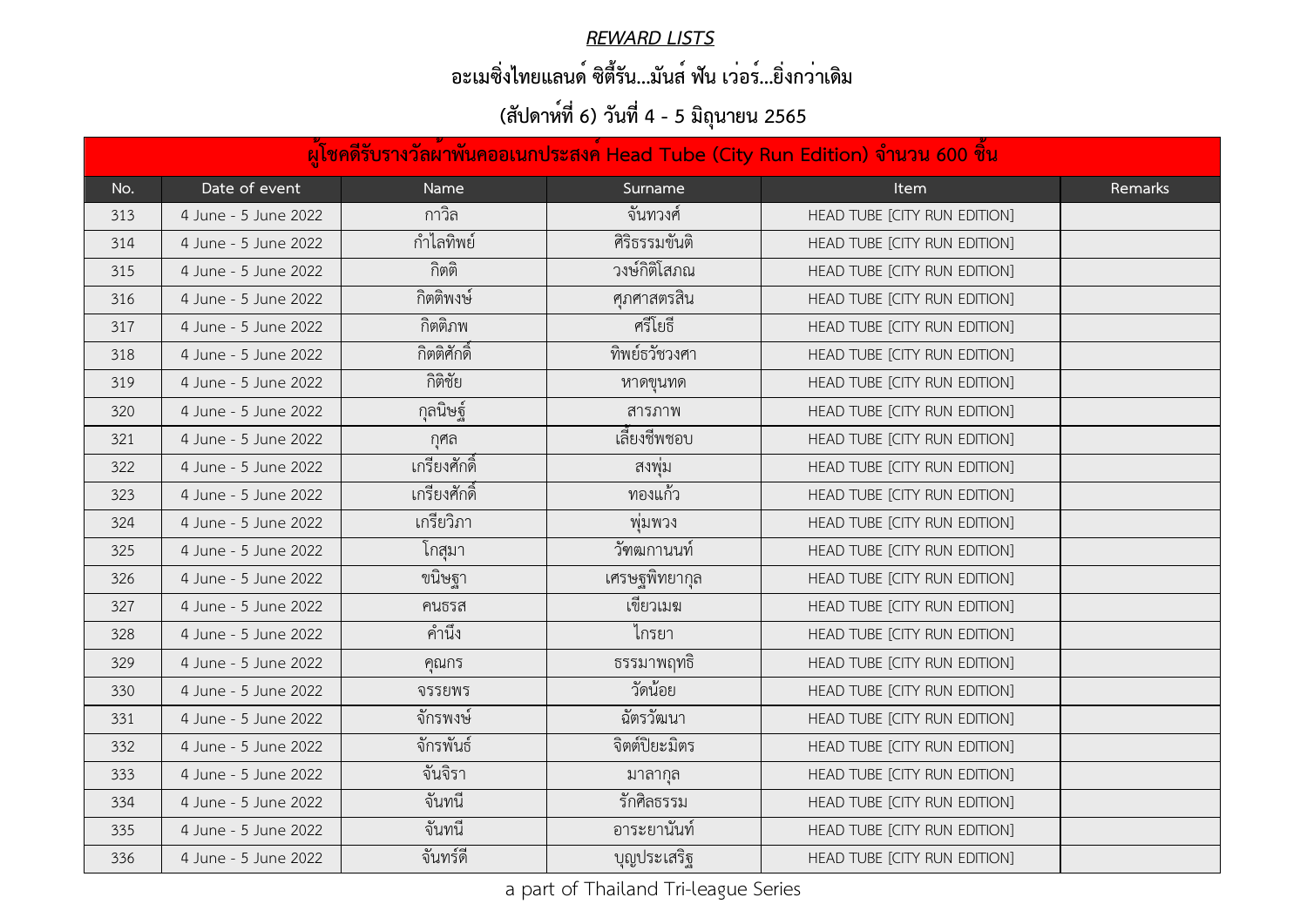#### *REWARD LISTS*

### **อะเมซิ่งไทยแลนด์ ซิตี้รัน...มันส์ ฟัน เว่อร์...ยิ่งกว่าเดิม**

|     | ้ผู้โชคดีรับรางวัลผ <sup>้</sup> าพันคออเนกประสงค์ Head Tube (City Run Edition) จำนวน 600 ชิ้น |                 |                 |                              |                |  |  |
|-----|------------------------------------------------------------------------------------------------|-----------------|-----------------|------------------------------|----------------|--|--|
| No. | Date of event                                                                                  | <b>Name</b>     | Surname         | <b>Item</b>                  | <b>Remarks</b> |  |  |
| 337 | 4 June - 5 June 2022                                                                           | จันทร์เพ็ญ      | วงศ์สองจ้า      | HEAD TUBE [CITY RUN EDITION] |                |  |  |
| 338 | 4 June - 5 June 2022                                                                           | จันทร์เพ็ญ      | กองจันทร์       | HEAD TUBE [CITY RUN EDITION] |                |  |  |
| 339 | 4 June - 5 June 2022                                                                           | จารวี           | เวชพิทักษ์      | HEAD TUBE [CITY RUN EDITION] |                |  |  |
| 340 | 4 June - 5 June 2022                                                                           | จารวี           | เวชพิทักษ์      | HEAD TUBE [CITY RUN EDITION] |                |  |  |
| 341 | 4 June - 5 June 2022                                                                           | จ้าลองรุง       | เกตุสิงห์สร้อย  | HEAD TUBE [CITY RUN EDITION] |                |  |  |
| 342 | 4 June - 5 June 2022                                                                           | จินดา           | สิริมณีกร       | HEAD TUBE [CITY RUN EDITION] |                |  |  |
| 343 | 4 June - 5 June 2022                                                                           | จินดาวรรณ จินดา | นี้ติธรรม       | HEAD TUBE [CITY RUN EDITION] |                |  |  |
| 344 | 4 June - 5 June 2022                                                                           | จิรวัฒน์        | ทับทิม          | HEAD TUBE [CITY RUN EDITION] |                |  |  |
| 345 | 4 June - 5 June 2022                                                                           | ิจลาพร          | สุทธิรักษ์      | HEAD TUBE [CITY RUN EDITION] |                |  |  |
| 346 | 4 June - 5 June 2022                                                                           | เจริญสุข        | กิตติวรรณศักดิ์ | HEAD TUBE [CITY RUN EDITION] |                |  |  |
| 347 | 4 June - 5 June 2022                                                                           | ฉัตรกุล         | มหารัตนาธร      | HEAD TUBE [CITY RUN EDITION] |                |  |  |
| 348 | 4 June - 5 June 2022                                                                           | ฉัตรชัย         | เกียรติซิมกุม   | HEAD TUBE [CITY RUN EDITION] |                |  |  |
| 349 | 4 June - 5 June 2022                                                                           | ฉัตรชัย         | สำเภาเทศ        | HEAD TUBE [CITY RUN EDITION] |                |  |  |
| 350 | 4 June - 5 June 2022                                                                           | ฉัตรชัย         | ธิระสุต         | HEAD TUBE [CITY RUN EDITION] |                |  |  |
| 351 | 4 June - 5 June 2022                                                                           | ชนศิษฏ์         | ม่วงศรีศักดิ์   | HEAD TUBE [CITY RUN EDITION] |                |  |  |
| 352 | 4 June - 5 June 2022                                                                           | ชนดส            | แสวงคำ          | HEAD TUBE [CITY RUN EDITION] |                |  |  |
| 353 | 4 June - 5 June 2022                                                                           | ชยางกูร         | อิศม์เดช        | HEAD TUBE [CITY RUN EDITION] |                |  |  |
| 354 | 4 June - 5 June 2022                                                                           | ชลทิศ           | มิตรทะจิตร์     | HEAD TUBE [CITY RUN EDITION] |                |  |  |
| 355 | 4 June - 5 June 2022                                                                           | ชลนิชา          | วัดอักษร        | HEAD TUBE [CITY RUN EDITION] |                |  |  |
| 356 | 4 June - 5 June 2022                                                                           | ชัชมณฑ์         | อาชวพงศ์พาณิชย์ | HEAD TUBE [CITY RUN EDITION] |                |  |  |
| 357 | 4 June - 5 June 2022                                                                           | ชัชวาลย์        | บุญปกครอง       | HEAD TUBE [CITY RUN EDITION] |                |  |  |
| 358 | 4 June - 5 June 2022                                                                           | ชัยเชษฐ์        | โสพิมพา         | HEAD TUBE [CITY RUN EDITION] |                |  |  |
| 359 | 4 June - 5 June 2022                                                                           | ชาคร            | ศรีวารีรัตน์    | HEAD TUBE [CITY RUN EDITION] |                |  |  |
| 360 | 4 June - 5 June 2022                                                                           | ชาคริต          | เชื้อสาตร์      | HEAD TUBE [CITY RUN EDITION] |                |  |  |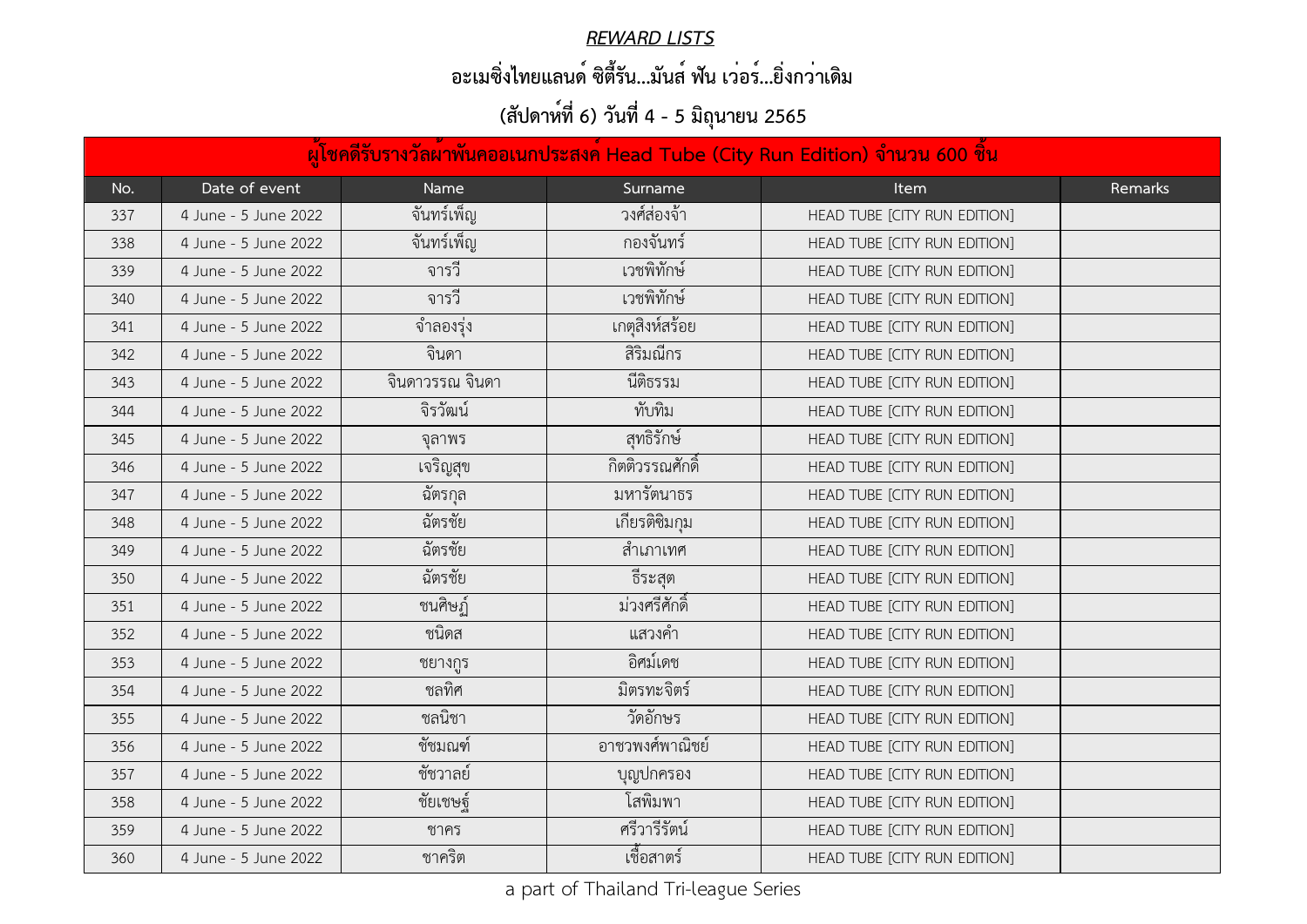#### *REWARD LISTS*

### **อะเมซิ่งไทยแลนด์ ซิตี้รัน...มันส์ ฟัน เว่อร์...ยิ่งกว่าเดิม**

|     | ้ผู้โชคดีรับรางวัลผ <sup>้</sup> าพันคออเนกประสงค์ Head Tube (City Run Edition) จำนวน 600 ชิ้น |             |                     |                              |                |  |  |
|-----|------------------------------------------------------------------------------------------------|-------------|---------------------|------------------------------|----------------|--|--|
| No. | Date of event                                                                                  | <b>Name</b> | Surname             | <b>Item</b>                  | <b>Remarks</b> |  |  |
| 361 | 4 June - 5 June 2022                                                                           | ชาคริษ      | ศรีตองอ่อน          | HEAD TUBE [CITY RUN EDITION] |                |  |  |
| 362 | 4 June - 5 June 2022                                                                           | ชาญสิทธิ์   | ใหม่ตัน             | HEAD TUBE [CITY RUN EDITION] |                |  |  |
| 363 | 4 June - 5 June 2022                                                                           | ชิตชัย      | ชุมวรฐายิ           | HEAD TUBE [CITY RUN EDITION] |                |  |  |
| 364 | 4 June - 5 June 2022                                                                           | ชูรินทร์    | บุญประภากร          | HEAD TUBE [CITY RUN EDITION] |                |  |  |
| 365 | 4 June - 5 June 2022                                                                           | โชคชัย      | โหตระกิตย์          | HEAD TUBE [CITY RUN EDITION] |                |  |  |
| 366 | 4 June - 5 June 2022                                                                           | ฐิติ        | เหมหงษ์             | HEAD TUBE [CITY RUN EDITION] |                |  |  |
| 367 | 4 June - 5 June 2022                                                                           | ณรงค์       | ณีัฐวัฒนะ           | HEAD TUBE [CITY RUN EDITION] |                |  |  |
| 368 | 4 June - 5 June 2022                                                                           | ณรงค์       | ไกรยา               | HEAD TUBE [CITY RUN EDITION] |                |  |  |
| 369 | 4 June - 5 June 2022                                                                           | ณฤทธิ       | ู ปานวุ่น           | HEAD TUBE [CITY RUN EDITION] |                |  |  |
| 370 | 4 June - 5 June 2022                                                                           | ณัฐพนธ์     | กุลวานิช            | HEAD TUBE [CITY RUN EDITION] |                |  |  |
| 371 | 4 June - 5 June 2022                                                                           | ณัฐพร       | ชยานันทสิริ         | HEAD TUBE [CITY RUN EDITION] |                |  |  |
| 372 | 4 June - 5 June 2022                                                                           | ณัฐพิมล     | อยู่รุ่งเรืองศักดิ์ | HEAD TUBE [CITY RUN EDITION] |                |  |  |
| 373 | 4 June - 5 June 2022                                                                           | ณัฐวรรธน์   | รัตนสัจธรรม         | HEAD TUBE [CITY RUN EDITION] |                |  |  |
| 374 | 4 June - 5 June 2022                                                                           | ณัฐวุฒิ     | ฉันบุตร             | HEAD TUBE [CITY RUN EDITION] |                |  |  |
| 375 | 4 June - 5 June 2022                                                                           | ณัฐศักดิ์   | ชัยชนะ              | HEAD TUBE [CITY RUN EDITION] |                |  |  |
| 376 | 4 June - 5 June 2022                                                                           | ด.ต.วชรพงศ์ | อุนนวลบุรพงศ์       | HEAD TUBE [CITY RUN EDITION] |                |  |  |
| 377 | 4 June - 5 June 2022                                                                           | ดรุณยารัตน์ | ศรีมนัส             | HEAD TUBE [CITY RUN EDITION] |                |  |  |
| 378 | 4 June - 5 June 2022                                                                           | ดลฤดี       | ชุมทอง              | HEAD TUBE [CITY RUN EDITION] |                |  |  |
| 379 | 4 June - 5 June 2022                                                                           | ต่อพงศ์     | กรุดพันธ์           | HEAD TUBE [CITY RUN EDITION] |                |  |  |
| 380 | 4 June - 5 June 2022                                                                           | เติมศักดิ์  | สุภาชัย             | HEAD TUBE [CITY RUN EDITION] |                |  |  |
| 381 | 4 June - 5 June 2022                                                                           | ไตรภพ       | จารุทัศน์           | HEAD TUBE [CITY RUN EDITION] |                |  |  |
| 382 | 4 June - 5 June 2022                                                                           | เทียนชัย    | เอมออง              | HEAD TUBE [CITY RUN EDITION] |                |  |  |
| 383 | 4 June - 5 June 2022                                                                           | ธกร         | ุ ภาสุธนรัฐ         | HEAD TUBE [CITY RUN EDITION] |                |  |  |
| 384 | 4 June - 5 June 2022                                                                           | ธงชัย       | ้คลังกำแหงเดช       | HEAD TUBE [CITY RUN EDITION] |                |  |  |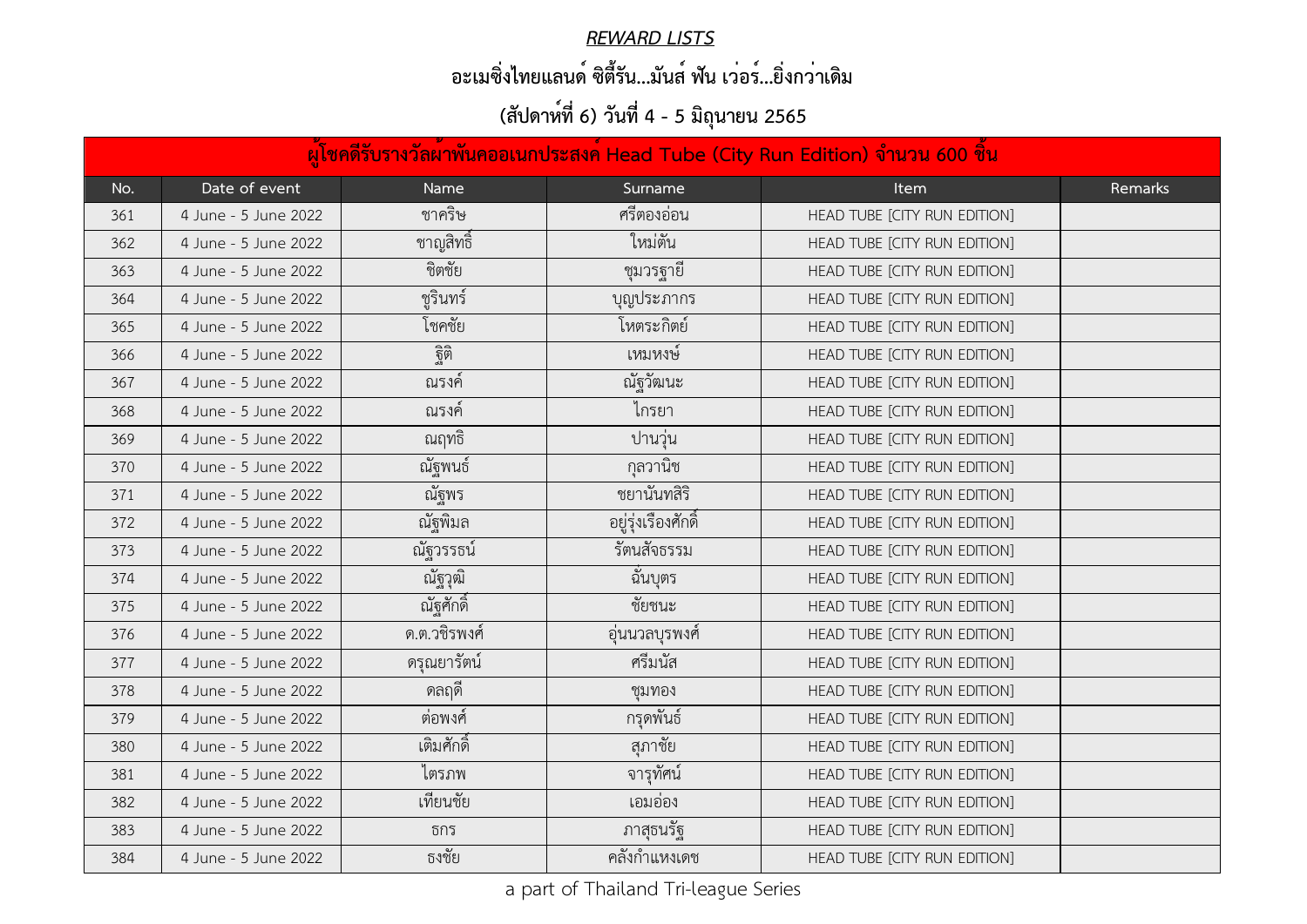#### *REWARD LISTS*

### **อะเมซิ่งไทยแลนด์ ซิตี้รัน...มันส์ ฟัน เว่อร์...ยิ่งกว่าเดิม**

# **(สัปดาห์ที่ 6) วันที่ 4 - 5 มิถุนายน 2565**

|     | ้ผู้โชคดีรับรางวัลผ <sup>้</sup> าพันคออเนกประสงค์ Head Tube (City Run Edition) จำนวน 600 ชิ้น |                   |                                                    |                              |                |  |  |
|-----|------------------------------------------------------------------------------------------------|-------------------|----------------------------------------------------|------------------------------|----------------|--|--|
| No. | Date of event                                                                                  | <b>Name</b>       | Surname                                            | <b>Item</b>                  | <b>Remarks</b> |  |  |
| 385 | 4 June - 5 June 2022                                                                           | ธงชาติ            | ตระสินธุ์                                          | HEAD TUBE [CITY RUN EDITION] |                |  |  |
| 386 | 4 June - 5 June 2022                                                                           | ธนกฤต             | พรปิติธนาคุณ                                       | HEAD TUBE [CITY RUN EDITION] |                |  |  |
| 387 | 4 June - 5 June 2022                                                                           | ธนพัฒน์           | วัฒกียานนท์                                        | HEAD TUBE [CITY RUN EDITION] |                |  |  |
| 388 | 4 June - 5 June 2022                                                                           | ธนภัทร            | เพ็งสว่าง                                          | HEAD TUBE [CITY RUN EDITION] |                |  |  |
| 389 | 4 June - 5 June 2022                                                                           | ธนวัฒน์           | ศาศวัตวงศ์                                         | HEAD TUBE [CITY RUN EDITION] |                |  |  |
| 390 | 4 June - 5 June 2022                                                                           | ธนัท              | กระบิลสิงห์                                        | HEAD TUBE [CITY RUN EDITION] |                |  |  |
| 391 | 4 June - 5 June 2022                                                                           | ธนาวัฒน์          | สรการ                                              | HEAD TUBE [CITY RUN EDITION] |                |  |  |
| 392 | 4 June - 5 June 2022                                                                           | ธนิก              | ลิวนานนท์ชัย                                       | HEAD TUBE [CITY RUN EDITION] |                |  |  |
| 393 | 4 June - 5 June 2022                                                                           | ธนิศร             | อมรสุรเดช                                          | HEAD TUBE [CITY RUN EDITION] |                |  |  |
| 394 | 4 June - 5 June 2022                                                                           | ธภัทร             | ศรวัชรเศวต                                         | HEAD TUBE [CITY RUN EDITION] |                |  |  |
| 395 | 4 June - 5 June 2022                                                                           | ้ธมนต์            | บุญชูศรี                                           | HEAD TUBE [CITY RUN EDITION] |                |  |  |
| 396 | 4 June - 5 June 2022                                                                           | ธเรศ              | คีรี                                               | HEAD TUBE [CITY RUN EDITION] |                |  |  |
| 397 | 4 June - 5 June 2022                                                                           | ธัญพร             | ศรีสุชาญเจริญ                                      | HEAD TUBE [CITY RUN EDITION] |                |  |  |
| 398 | 4 June - 5 June 2022                                                                           | ธัญวรัตม์         | ต้นสิรานนท์                                        | HEAD TUBE [CITY RUN EDITION] |                |  |  |
| 399 | 4 June - 5 June 2022                                                                           | ธาตรี             | ตันติภาคย์                                         | HEAD TUBE [CITY RUN EDITION] |                |  |  |
| 400 | 4 June - 5 June 2022                                                                           | പ ഗ <<br>ธัรวัฒน์ | คงแกว                                              | HEAD TUBE [CITY RUN EDITION] |                |  |  |
| 401 | 4 June - 5 June 2022                                                                           | เธียรธรา          | ภราดรพวงพันธุ์                                     | HEAD TUBE [CITY RUN EDITION] |                |  |  |
| 402 | 4 June - 5 June 2022                                                                           | น.ส.แอนนา         | จะแล                                               | HEAD TUBE [CITY RUN EDITION] |                |  |  |
| 403 | 4 June - 5 June 2022                                                                           | นที               | มณีรัตน์                                           | HEAD TUBE [CITY RUN EDITION] |                |  |  |
| 404 | 4 June - 5 June 2022                                                                           | นนท์นริฐ          | ชุติเลิศธนรัตน์                                    | HEAD TUBE [CITY RUN EDITION] |                |  |  |
| 405 | 4 June - 5 June 2022                                                                           | นพดล              | ตรงเท่ง                                            | HEAD TUBE [CITY RUN EDITION] |                |  |  |
| 406 | 4 June - 5 June 2022                                                                           | นพโรจน์           | จักรไชยสิทธิ์                                      | HEAD TUBE [CITY RUN EDITION] |                |  |  |
| 407 | 4 June - 5 June 2022                                                                           | นราวิชญ์          | หนูสม                                              | HEAD TUBE [CITY RUN EDITION] |                |  |  |
| 408 | 4 June - 5 June 2022                                                                           | นรินทร์ศักดิ์     | ทองคำ                                              | HEAD TUBE [CITY RUN EDITION] |                |  |  |
| 409 | 4 June - 5 June 2022                                                                           | นริศรา            | กำเนิดเสนา<br>s part of Thailand Tri Logguo Sorios | HEAD TUBE [CITY RUN EDITION] |                |  |  |

a part of Thailand Tri-league Series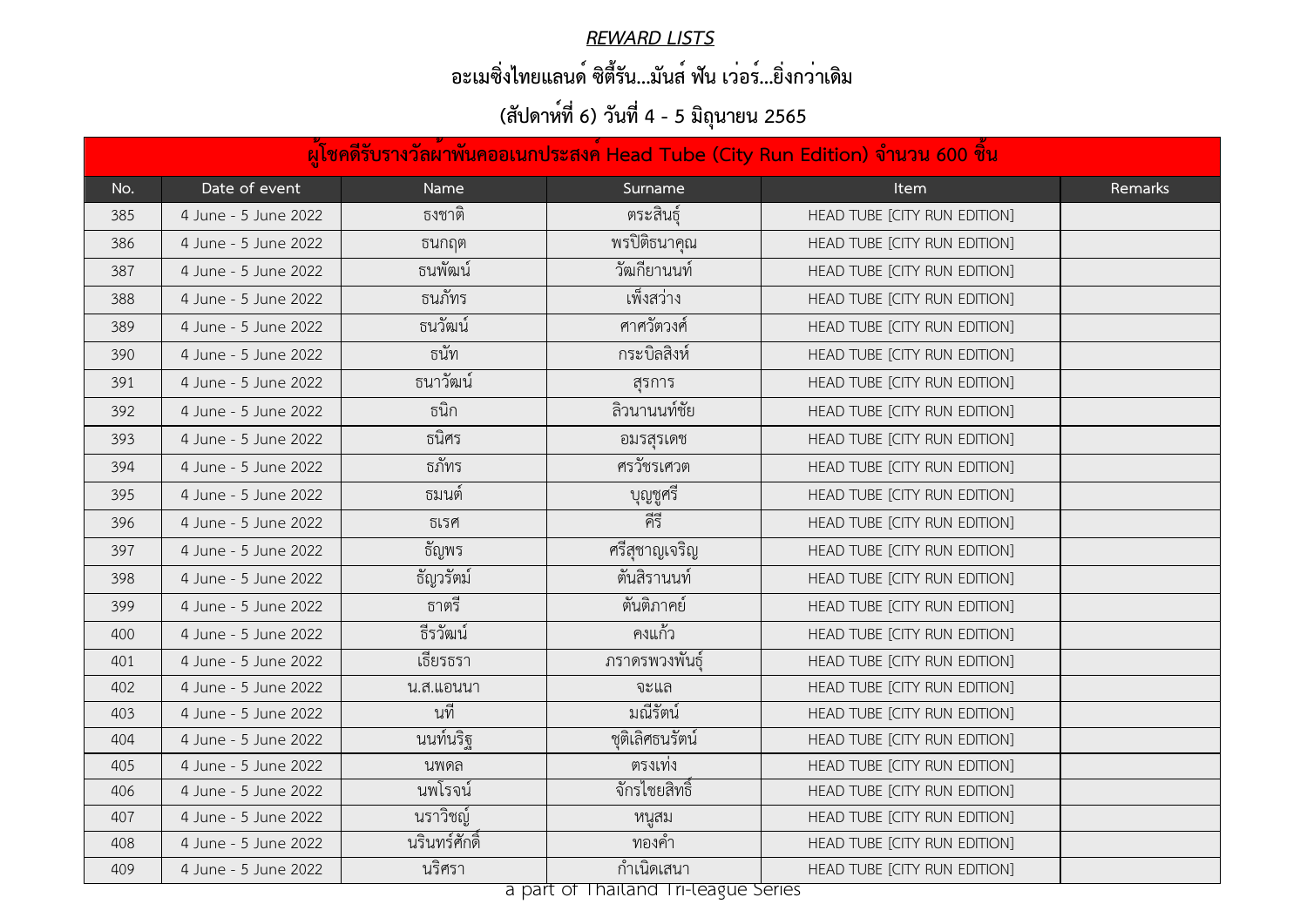#### *REWARD LISTS*

## **อะเมซิ่งไทยแลนด์ ซิตี้รัน...มันส์ ฟัน เว่อร์...ยิ่งกว่าเดิม**

|     | ้ผู้โชคดีรับรางวัลผ้าพันคออเนกประสงค์ Head Tube (City Run Edition) จำนวน 600 ชิ้น |                                |                |                              |         |  |  |  |
|-----|-----------------------------------------------------------------------------------|--------------------------------|----------------|------------------------------|---------|--|--|--|
| No. | Date of event                                                                     | <b>Name</b>                    | Surname        | <b>Item</b>                  | Remarks |  |  |  |
| 410 | 4 June - 5 June 2022                                                              | นฤพนธ์                         | ตรงคมาลี       | HEAD TUBE [CITY RUN EDITION] |         |  |  |  |
| 411 | 4 June - 5 June 2022                                                              | นลวัชร์                        | ศิรินันธนานนท์ | HEAD TUBE [CITY RUN EDITION] |         |  |  |  |
| 412 | 4 June - 5 June 2022                                                              | นส.เพ็ญนภา                     | ้มูลชื่นพันธ์  | HEAD TUBE [CITY RUN EDITION] |         |  |  |  |
| 413 | 4 June - 5 June 2022                                                              | นันทวรรณ                       | เขินอำนวย      | HEAD TUBE [CITY RUN EDITION] |         |  |  |  |
| 414 | 4 June - 5 June 2022                                                              | ุ นางสาวปัณณารัตน <sup>์</sup> | โชติวัฒน์ธุวพร | HEAD TUBE [CITY RUN EDITION] |         |  |  |  |
| 415 | 4 June - 5 June 2022                                                              | นายเจริญชัย                    | ประวีณวรกุล    | HEAD TUBE [CITY RUN EDITION] |         |  |  |  |
| 416 | 4 June - 5 June 2022                                                              | นายไชยวัฒน์                    | ไชยกิตติโสภณ   | HEAD TUBE [CITY RUN EDITION] |         |  |  |  |
| 417 | 4 June - 5 June 2022                                                              | นายถาวร                        | ิสกุลวงค์      | HEAD TUBE [CITY RUN EDITION] |         |  |  |  |
| 418 | 4 June - 5 June 2022                                                              | นายแพทย์อุทัย                  | สุลักษณานนท์   | HEAD TUBE [CITY RUN EDITION] |         |  |  |  |
| 419 | 4 June - 5 June 2022                                                              | นายสมชาย                       | ประเสริฐกุล    | HEAD TUBE [CITY RUN EDITION] |         |  |  |  |
| 420 | 4 June - 5 June 2022                                                              | นายอธิพงษ์                     | ทองทิพย์       | HEAD TUBE [CITY RUN EDITION] |         |  |  |  |
| 421 | 4 June - 5 June 2022                                                              | นารีรัตน์                      | จันทา          | HEAD TUBE [CITY RUN EDITION] |         |  |  |  |
| 422 | 4 June - 5 June 2022                                                              | นิติพัฒน์                      | กุลชามณิมณฑ์   | HEAD TUBE [CITY RUN EDITION] |         |  |  |  |
| 423 | 4 June - 5 June 2022                                                              | นิธินันต์                      | วิทูรแก้วศิริ  | HEAD TUBE [CITY RUN EDITION] |         |  |  |  |
| 424 | 4 June - 5 June 2022                                                              | นิรันดร์                       | เสริมพงษ์      | HEAD TUBE [CITY RUN EDITION] |         |  |  |  |
| 425 | 4 June - 5 June 2022                                                              | นิเวศน์                        | เจนนพกาญจน์    | HEAD TUBE [CITY RUN EDITION] |         |  |  |  |
| 426 | 4 June - 5 June 2022                                                              | แน่งน้อย                       | ทัศนวงศ์วรา    | HEAD TUBE [CITY RUN EDITION] |         |  |  |  |
| 427 | 4 June - 5 June 2022                                                              | บัญชา                          | ชมโฉม          | HEAD TUBE [CITY RUN EDITION] |         |  |  |  |
| 428 | 4 June - 5 June 2022                                                              | บุญส่ง                         | ผลพูน          | HEAD TUBE [CITY RUN EDITION] |         |  |  |  |
| 429 | 4 June - 5 June 2022                                                              | เบญจวรรณ                       | สุทธิแสน       | HEAD TUBE [CITY RUN EDITION] |         |  |  |  |
| 430 | 4 June - 5 June 2022                                                              | ไบเตย                          | เหมาะประสิทธิ์ | HEAD TUBE [CITY RUN EDITION] |         |  |  |  |
| 431 | 4 June - 5 June 2022                                                              | ปทิตตา                         | สามชม          | HEAD TUBE [CITY RUN EDITION] |         |  |  |  |
| 432 | 4 June - 5 June 2022                                                              | ปภรรณพร                        | พัฒนสกุลกานตั  | HEAD TUBE [CITY RUN EDITION] |         |  |  |  |
| 433 | 4 June - 5 June 2022                                                              | ประชา                          | วงษ์ภัทรจินดา  | HEAD TUBE [CITY RUN EDITION] |         |  |  |  |
| 434 | 4 June - 5 June 2022                                                              | ประเทือง                       | ศริบุศราคัม    | HEAD TUBE [CITY RUN EDITION] |         |  |  |  |
| 435 | 4 June - 5 June 2022                                                              | ประเสริฐ                       | ปิยะพันธ์      | HEAD TUBE [CITY RUN EDITION] |         |  |  |  |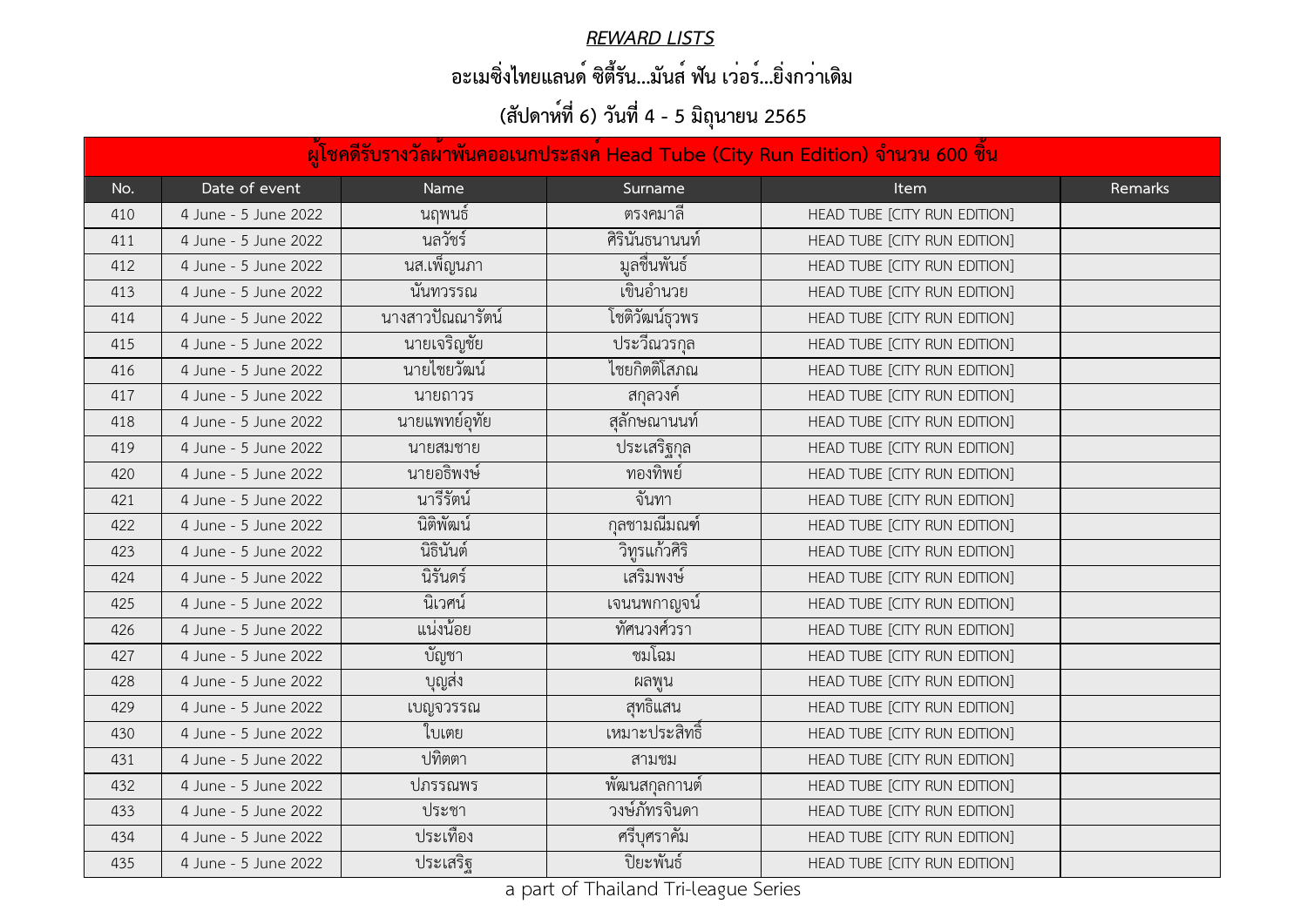#### *REWARD LISTS*

## **อะเมซิ่งไทยแลนด์ ซิตี้รัน...มันส์ ฟัน เว่อร์...ยิ่งกว่าเดิม**

|     | ้ผู้โชคดีรับรางวัลผ <sup>้</sup> าพันคออเนกประสงค์ Head Tube (City Run Edition) จำนวน 600 ชิ้น |                   |                      |                              |         |  |  |
|-----|------------------------------------------------------------------------------------------------|-------------------|----------------------|------------------------------|---------|--|--|
| No. | Date of event                                                                                  | <b>Name</b>       | Surname              | <b>Item</b>                  | Remarks |  |  |
| 436 | 4 June - 5 June 2022                                                                           | ปรัชญา            | ไชยชนะ               | HEAD TUBE [CITY RUN EDITION] |         |  |  |
| 437 | 4 June - 5 June 2022                                                                           | ปราชญ์นา          | เกิดสง               | HEAD TUBE [CITY RUN EDITION] |         |  |  |
| 438 | 4 June - 5 June 2022                                                                           | ปราณี             | บุญกองคำ             | HEAD TUBE [CITY RUN EDITION] |         |  |  |
| 439 | 4 June - 5 June 2022                                                                           | ปัญญา             | ชุนหชัย              | HEAD TUBE [CITY RUN EDITION] |         |  |  |
| 440 | 4 June - 5 June 2022                                                                           | ปานเพชร           | รมไทร                | HEAD TUBE [CITY RUN EDITION] |         |  |  |
| 441 | 4 June - 5 June 2022                                                                           | ปิยะศักดิ์        | ้คำชาลี              | HEAD TUBE [CITY RUN EDITION] |         |  |  |
| 442 | 4 June - 5 June 2022                                                                           | พงษกร             | นิลสวาท              | HEAD TUBE [CITY RUN EDITION] |         |  |  |
| 443 | 4 June - 5 June 2022                                                                           | พชร               | วงศ์อกนิษฐ์          | HEAD TUBE [CITY RUN EDITION] |         |  |  |
| 444 | 4 June - 5 June 2022                                                                           | พรชนก             | พึ่งกัน              | HEAD TUBE [CITY RUN EDITION] |         |  |  |
| 445 | 4 June - 5 June 2022                                                                           | พรณรงค์           | ชัยมงคล              | HEAD TUBE [CITY RUN EDITION] |         |  |  |
| 446 | 4 June - 5 June 2022                                                                           | พรทิพย์           | พงศ์ชวลิตกุล         | HEAD TUBE [CITY RUN EDITION] |         |  |  |
| 447 | 4 June - 5 June 2022                                                                           | พรวิษณุ           | เมตตาประเสริฐ        | HEAD TUBE [CITY RUN EDITION] |         |  |  |
| 448 | 4 June - 5 June 2022                                                                           | พรสวรรค์          | วิบูลย์จันทร์        | HEAD TUBE [CITY RUN EDITION] |         |  |  |
| 449 | 4 June - 5 June 2022                                                                           | พัชร์สิตา         | ชุติเลิศธนรัตน์      | HEAD TUBE [CITY RUN EDITION] |         |  |  |
| 450 | 4 June - 5 June 2022                                                                           | พัดชา             | สุวรรณภักดี          | HEAD TUBE [CITY RUN EDITION] |         |  |  |
| 451 | 4 June - 5 June 2022                                                                           | พิจิตร 0894428552 | <u>้ปร</u> ะวีณวรกุล | HEAD TUBE [CITY RUN EDITION] |         |  |  |
| 452 | 4 June - 5 June 2022                                                                           | พิชชา             | ศุภเสถียร            | HEAD TUBE [CITY RUN EDITION] |         |  |  |
| 453 | 4 June - 5 June 2022                                                                           | พิเชษฐ            | จตุรภัทรวงศ์         | HEAD TUBE [CITY RUN EDITION] |         |  |  |
| 454 | 4 June - 5 June 2022                                                                           | พิพัฒน์           | เหลืองนฤมิตชัย       | HEAD TUBE [CITY RUN EDITION] |         |  |  |
| 455 | 4 June - 5 June 2022                                                                           | พิพัฒน์ชัย        | ชัยศรีบุญเรือง       | HEAD TUBE [CITY RUN EDITION] |         |  |  |
| 456 | 4 June - 5 June 2022                                                                           | พิรุณ             | รักษาพล              | HEAD TUBE [CITY RUN EDITION] |         |  |  |
| 457 | 4 June - 5 June 2022                                                                           | พิศติมา           | เชาวลิต              | HEAD TUBE [CITY RUN EDITION] |         |  |  |
| 458 | 4 June - 5 June 2022                                                                           | พิษณุ             | หมีนสุข              | HEAD TUBE [CITY RUN EDITION] |         |  |  |
| 459 | 4 June - 5 June 2022                                                                           | พิษณุกร           | มะกลาง               | HEAD TUBE [CITY RUN EDITION] |         |  |  |
| 460 | 4 June - 5 June 2022                                                                           | ้เพ็ญพิศ          | ตั้งวขิรฉัตร         | HEAD TUBE [CITY RUN EDITION] |         |  |  |
| 461 | 4 June - 5 June 2022                                                                           | เพ็ญศรี           | กังวาลโชคชัย         | HEAD TUBE [CITY RUN EDITION] |         |  |  |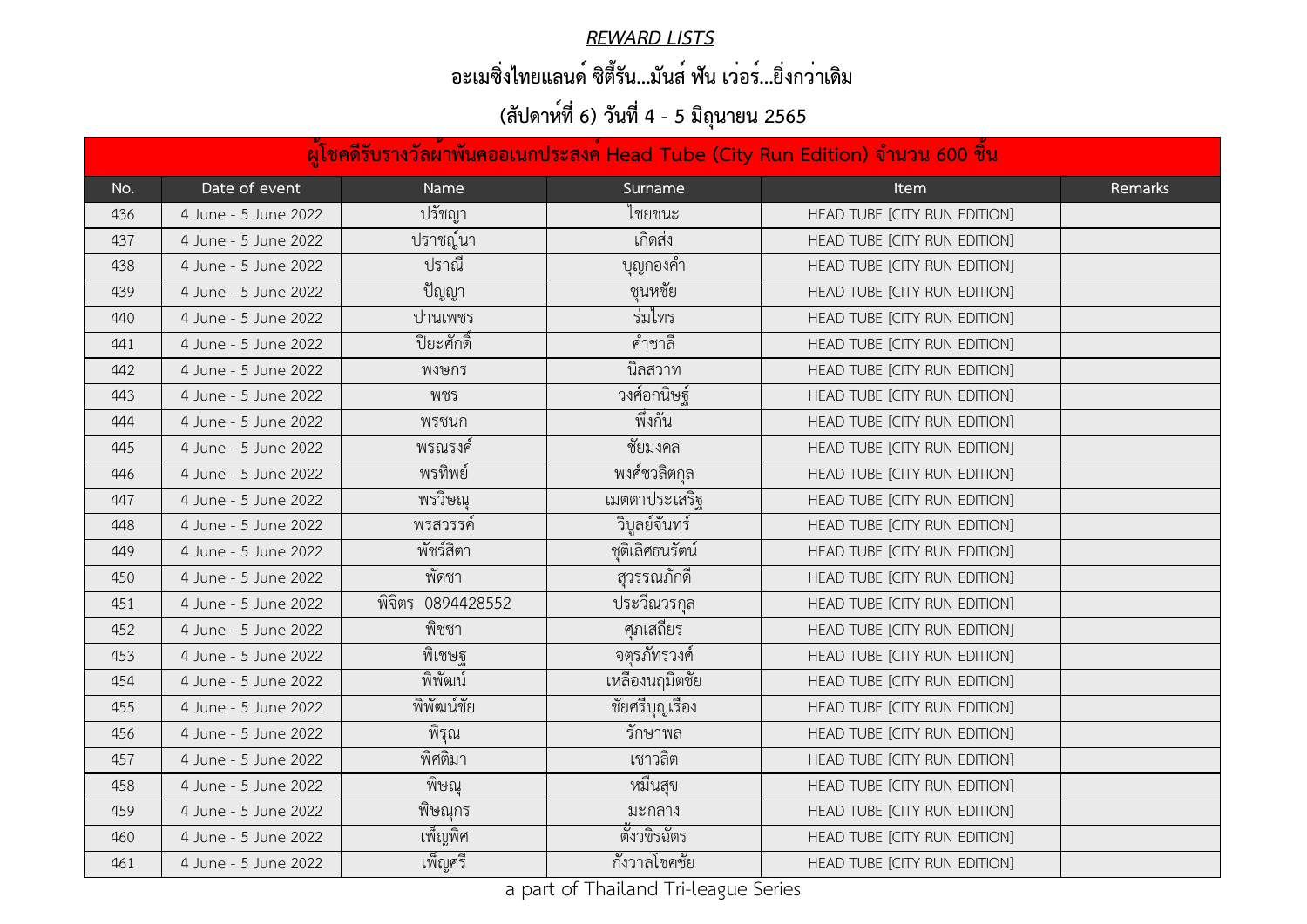#### *REWARD LISTS*

## **อะเมซิ่งไทยแลนด์ ซิตี้รัน...มันส์ ฟัน เว่อร์...ยิ่งกว่าเดิม**

|     | ้ผู้โชคดีรับรางวัลผ <sup>ู้</sup> าพันคออเนกประสงค์ Head Tube (City Run Edition) จำนวน 600 ชิ้น |             |                  |                              |         |  |  |
|-----|-------------------------------------------------------------------------------------------------|-------------|------------------|------------------------------|---------|--|--|
| No. | Date of event                                                                                   | <b>Name</b> | Surname          | <b>Item</b>                  | Remarks |  |  |
| 462 | 4 June - 5 June 2022                                                                            | เพ็ญสินี    | วงษ์สนิท         | HEAD TUBE [CITY RUN EDITION] |         |  |  |
| 463 | 4 June - 5 June 2022                                                                            | ภวัต        | เชิญกิตติภาส     | HEAD TUBE [CITY RUN EDITION] |         |  |  |
| 464 | 4 June - 5 June 2022                                                                            | ภัคภณ       | จิตรจง           | HEAD TUBE [CITY RUN EDITION] |         |  |  |
| 465 | 4 June - 5 June 2022                                                                            | ภัทรัตน์    | ้อินทะวงศ์       | HEAD TUBE [CITY RUN EDITION] |         |  |  |
| 466 | 4 June - 5 June 2022                                                                            | ภาคภูมิ     | ้อินทฤทธิ์       | HEAD TUBE [CITY RUN EDITION] |         |  |  |
| 467 | 4 June - 5 June 2022                                                                            | ภาวัช       | ขุมทรัพย์        | HEAD TUBE [CITY RUN EDITION] |         |  |  |
| 468 | 4 June - 5 June 2022                                                                            | ภูมินทร์    | ภัทรพิชิตนันท์   | HEAD TUBE [CITY RUN EDITION] |         |  |  |
| 469 | 4 June - 5 June 2022                                                                            | มนฑา        | เผ่ากม           | HEAD TUBE [CITY RUN EDITION] |         |  |  |
| 470 | 4 June - 5 June 2022                                                                            | มนทิพย์     | เลอศักดิ์รัศมี   | HEAD TUBE [CITY RUN EDITION] |         |  |  |
| 471 | 4 June - 5 June 2022                                                                            | มยรา        | มหันตระกูล       | HEAD TUBE [CITY RUN EDITION] |         |  |  |
| 472 | 4 June - 5 June 2022                                                                            | มิกซ์       | ึกิเมาส์         | HEAD TUBE [CITY RUN EDITION] |         |  |  |
| 473 | 4 June - 5 June 2022                                                                            | ยงยุทธ      | ธนวิชัยกุล       | HEAD TUBE [CITY RUN EDITION] |         |  |  |
| 474 | 4 June - 5 June 2022                                                                            | ยารดิ       | ้อย่าออนดี       | HEAD TUBE [CITY RUN EDITION] |         |  |  |
| 475 | 4 June - 5 June 2022                                                                            | ยุทธสิทธิ์  | ้คงศักดิ์สิริกุล | HEAD TUBE [CITY RUN EDITION] |         |  |  |
| 476 | 4 June - 5 June 2022                                                                            | ร.ท.พรพงศ์  | อยู่รวม          | HEAD TUBE [CITY RUN EDITION] |         |  |  |
| 477 | 4 June - 5 June 2022                                                                            | รติ         | ศรีธงชัย         | HEAD TUBE [CITY RUN EDITION] |         |  |  |
| 478 | 4 June - 5 June 2022                                                                            | รัชนีกร     | ทองดิ            | HEAD TUBE [CITY RUN EDITION] |         |  |  |
| 479 | 4 June - 5 June 2022                                                                            | รัฐธนินท์   | ยิงศิริ          | HEAD TUBE [CITY RUN EDITION] |         |  |  |
| 480 | 4 June - 5 June 2022                                                                            | รุ้งตะวัน   | ประจักษ์วงศ์ชัย  | HEAD TUBE [CITY RUN EDITION] |         |  |  |
| 481 | 4 June - 5 June 2022                                                                            | เรณู        | หลักทอง          | HEAD TUBE [CITY RUN EDITION] |         |  |  |
| 482 | 4 June - 5 June 2022                                                                            | เรวัต       | สัตบุษ           | HEAD TUBE [CITY RUN EDITION] |         |  |  |
| 483 | 4 June - 5 June 2022                                                                            | เริงชัย     | ประเสริฐจุติมณี  | HEAD TUBE [CITY RUN EDITION] |         |  |  |
| 484 | 4 June - 5 June 2022                                                                            | เริงศักดิ์  | เขียวขจี         | HEAD TUBE [CITY RUN EDITION] |         |  |  |
| 485 | 4 June - 5 June 2022                                                                            | ฤกษ์ดี      | ภูมิแสง          | HEAD TUBE [CITY RUN EDITION] |         |  |  |
| 486 | 4 June - 5 June 2022                                                                            | ลัทธวรรณ    | ้จามรศรีอนันต์   | HEAD TUBE [CITY RUN EDITION] |         |  |  |
| 487 | 4 June - 5 June 2022                                                                            | วงศกร       | สิงหราช          | HEAD TUBE [CITY RUN EDITION] |         |  |  |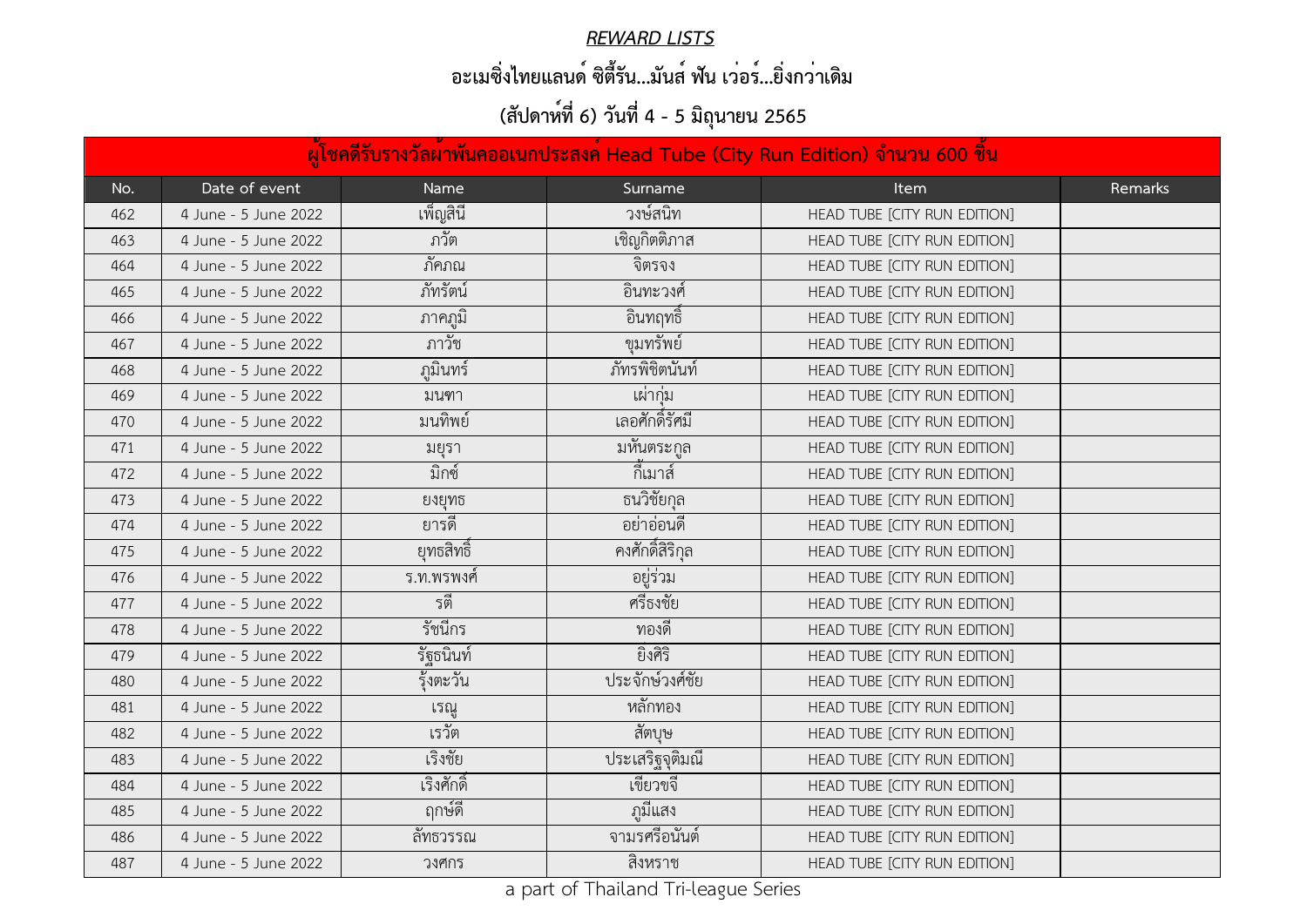#### *REWARD LISTS*

## **อะเมซิ่งไทยแลนด์ ซิตี้รัน...มันส์ ฟัน เว่อร์...ยิ่งกว่าเดิม**

|     | ้ผ <sup>ู้</sup> เข <sub>็</sub> คดีรับรางวัลผ <sup>้</sup> าพันคออเนกประสงค์ Head Tube (City Run Edition) จำนวน 600 ขึ้น |            |                 |                              |         |  |  |  |
|-----|---------------------------------------------------------------------------------------------------------------------------|------------|-----------------|------------------------------|---------|--|--|--|
| No. | Date of event                                                                                                             | Name       | Surname         | <b>Item</b>                  | Remarks |  |  |  |
| 488 | 4 June - 5 June 2022                                                                                                      | วงส์วัฒน์  | กรรณกุลสุนทร    | HEAD TUBE [CITY RUN EDITION] |         |  |  |  |
| 489 | 4 June - 5 June 2022                                                                                                      | วชีรา      | เตียวแช         | HEAD TUBE [CITY RUN EDITION] |         |  |  |  |
| 490 | 4 June - 5 June 2022                                                                                                      | วรณพัชร์   | ปานนุกูล        | HEAD TUBE [CITY RUN EDITION] |         |  |  |  |
| 491 | 4 June - 5 June 2022                                                                                                      | วรพงศ์     | พันผูก          | HEAD TUBE [CITY RUN EDITION] |         |  |  |  |
| 492 | 4 June - 5 June 2022                                                                                                      | วรรณกมล    | ซัง             | HEAD TUBE [CITY RUN EDITION] |         |  |  |  |
| 493 | 4 June - 5 June 2022                                                                                                      | วรรณวิษา   | ศรีนวลจันทร์    | HEAD TUBE [CITY RUN EDITION] |         |  |  |  |
| 494 | 4 June - 5 June 2022                                                                                                      | วรลักษณ์   | ้อยู่คงพัน      | HEAD TUBE [CITY RUN EDITION] |         |  |  |  |
| 495 | 4 June - 5 June 2022                                                                                                      | วรัญญู     | เที่ยงขันธ์     | HEAD TUBE [CITY RUN EDITION] |         |  |  |  |
| 496 | 4 June - 5 June 2022                                                                                                      | วราวุฒิ    | ไชยวงค์         | HEAD TUBE [CITY RUN EDITION] |         |  |  |  |
| 497 | 4 June - 5 June 2022                                                                                                      | วรินทร     | แม้นทอง         | HEAD TUBE [CITY RUN EDITION] |         |  |  |  |
| 498 | 4 June - 5 June 2022                                                                                                      | วสันต์     | มะโนเรื่อง      | HEAD TUBE [CITY RUN EDITION] |         |  |  |  |
| 499 | 4 June - 5 June 2022                                                                                                      | วัชรพงศ์   | จีระเรื่องรัตนา | HEAD TUBE [CITY RUN EDITION] |         |  |  |  |
| 500 | 4 June - 5 June 2022                                                                                                      | วันทนีย์   | เสงียมพรพาณิชย์ | HEAD TUBE [CITY RUN EDITION] |         |  |  |  |
| 501 | 4 June - 5 June 2022                                                                                                      | วันเพ็ญ    | สมใจชนะ         | HEAD TUBE [CITY RUN EDITION] |         |  |  |  |
| 502 | 4 June - 5 June 2022                                                                                                      | วันวิสา    | วิยาภรณ์        | HEAD TUBE [CITY RUN EDITION] |         |  |  |  |
| 503 | 4 June - 5 June 2022                                                                                                      | วัลลภ      | ศรีจันทร์แจ้ง   | HEAD TUBE [CITY RUN EDITION] |         |  |  |  |
| 504 | 4 June - 5 June 2022                                                                                                      | วิกานดา    | ติรอเนกสิน      | HEAD TUBE [CITY RUN EDITION] |         |  |  |  |
| 505 | 4 June - 5 June 2022                                                                                                      | วิชัย      | จิตรไชยโรจน์    | HEAD TUBE [CITY RUN EDITION] |         |  |  |  |
| 506 | 4 June - 5 June 2022                                                                                                      | วิชุตา     | แสงมณี          | HEAD TUBE [CITY RUN EDITION] |         |  |  |  |
| 507 | 4 June - 5 June 2022                                                                                                      | วิทวัฒน์   | ปัญจศิลา        | HEAD TUBE [CITY RUN EDITION] |         |  |  |  |
| 508 | 4 June - 5 June 2022                                                                                                      | วินิจ      | นาคสินธุ์       | HEAD TUBE [CITY RUN EDITION] |         |  |  |  |
| 509 | 4 June - 5 June 2022                                                                                                      | วิมลรัชต์  | รัฐปาโล         | HEAD TUBE [CITY RUN EDITION] |         |  |  |  |
| 510 | 4 June - 5 June 2022                                                                                                      | วิไลพร     | วิชัยอัชชะ      | HEAD TUBE [CITY RUN EDITION] |         |  |  |  |
| 511 | 4 June - 5 June 2022                                                                                                      | วิษณุรักษ์ | ศริ             | HEAD TUBE [CITY RUN EDITION] |         |  |  |  |
| 512 | 4 June - 5 June 2022                                                                                                      | วีรพงษ์    | ไพโรจน์         | HEAD TUBE [CITY RUN EDITION] |         |  |  |  |
| 513 | 4 June - 5 June 2022                                                                                                      | วีรยุทธ    | เกียงคำ         | HEAD TUBE [CITY RUN EDITION] |         |  |  |  |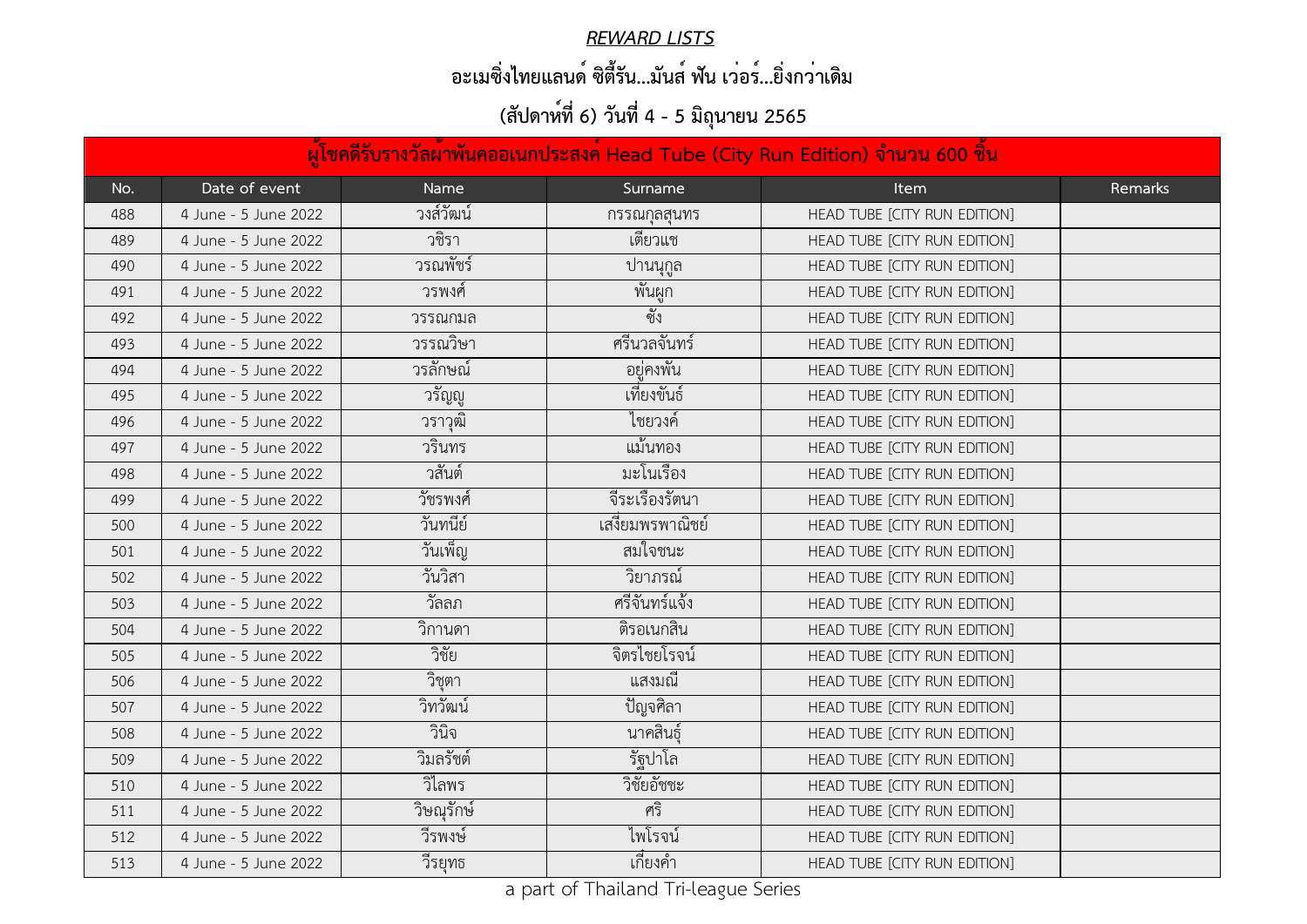#### *REWARD LISTS*

## **อะเมซิ่งไทยแลนด์ ซิตี้รัน...มันส์ ฟัน เว่อร์...ยิ่งกว่าเดิม**

|     | ้ผู้โชคดีรับรางวัลผ <sup>ู้</sup> าพันคออเนกประสงค์ Head Tube (City Run Edition) จำนวน 600 ชิ้น |             |                  |                              |         |  |  |
|-----|-------------------------------------------------------------------------------------------------|-------------|------------------|------------------------------|---------|--|--|
| No. | Date of event                                                                                   | <b>Name</b> | Surname          | <b>Item</b>                  | Remarks |  |  |
| 514 | 4 June - 5 June 2022                                                                            | วีระพงษ์    | เพ็งจันทร์       | HEAD TUBE [CITY RUN EDITION] |         |  |  |
| 515 | 4 June - 5 June 2022                                                                            | วีระศักดิ์  | ทองมิ            | HEAD TUBE [CITY RUN EDITION] |         |  |  |
| 516 | 4 June - 5 June 2022                                                                            | วฒ่         | จันทรางศุ        | HEAD TUBE [CITY RUN EDITION] |         |  |  |
| 517 | 4 June - 5 June 2022                                                                            | วุฒิชัย     | คุณปกรณ์ชัย      | HEAD TUBE [CITY RUN EDITION] |         |  |  |
| 518 | 4 June - 5 June 2022                                                                            | ศรีธนญ      | เอียมจัน         | HEAD TUBE [CITY RUN EDITION] |         |  |  |
| 519 | 4 June - 5 June 2022                                                                            | ศรุดา       | นิติวรการ        | HEAD TUBE [CITY RUN EDITION] |         |  |  |
| 520 | 4 June - 5 June 2022                                                                            | ศิริพล      | ตันติโชติวัฒน์   | HEAD TUBE [CITY RUN EDITION] |         |  |  |
| 521 | 4 June - 5 June 2022                                                                            | ศกร์เกษม    | ลิลารุงฤทธิ      | HEAD TUBE [CITY RUN EDITION] |         |  |  |
| 522 | 4 June - 5 June 2022                                                                            | ศุภรดา      | จั๊กรวิกรม       | HEAD TUBE [CITY RUN EDITION] |         |  |  |
| 523 | 4 June - 5 June 2022                                                                            | ศุภาภรณ์    | รวมสุข           | HEAD TUBE [CITY RUN EDITION] |         |  |  |
| 524 | 4 June - 5 June 2022                                                                            | ิสนธยา      | อัศวโกเมนกูล     | HEAD TUBE [CITY RUN EDITION] |         |  |  |
| 525 | 4 June - 5 June 2022                                                                            | สบธนา       | อันประเสริฐ      | HEAD TUBE [CITY RUN EDITION] |         |  |  |
| 526 | 4 June - 5 June 2022                                                                            | สมเกียรติ   | ลิขิตประกิตกุล   | HEAD TUBE [CITY RUN EDITION] |         |  |  |
| 527 | 4 June - 5 June 2022                                                                            | ิสมไจ       | ้อนันต์สันติวงศ์ | HEAD TUBE [CITY RUN EDITION] |         |  |  |
| 528 | 4 June - 5 June 2022                                                                            | สมชัย       | รักษ์อารีกุล     | HEAD TUBE [CITY RUN EDITION] |         |  |  |
| 529 | 4 June - 5 June 2022                                                                            | สมตร์       | ลิอเดช           | HEAD TUBE [CITY RUN EDITION] |         |  |  |
| 530 | 4 June - 5 June 2022                                                                            | สมบัติ      | เกาะหมาก         | HEAD TUBE [CITY RUN EDITION] |         |  |  |
| 531 | 4 June - 5 June 2022                                                                            | สมปราชญ์    | งานเพียรเลิศ     | HEAD TUBE [CITY RUN EDITION] |         |  |  |
| 532 | 4 June - 5 June 2022                                                                            | สมภพ        | ธรรมธีรยุทธ      | HEAD TUBE [CITY RUN EDITION] |         |  |  |
| 533 | 4 June - 5 June 2022                                                                            | สมยศ        | วงษ์ทองสาลี      | HEAD TUBE [CITY RUN EDITION] |         |  |  |
| 534 | 4 June - 5 June 2022                                                                            | สรรชัย      | นิจสุนกิจ        | HEAD TUBE [CITY RUN EDITION] |         |  |  |
| 535 | 4 June - 5 June 2022                                                                            | สรวิชญ์     | ช้านาญมนต์       | HEAD TUBE [CITY RUN EDITION] |         |  |  |
| 536 | 4 June - 5 June 2022                                                                            | สรวุธ       | กาญจนาวสุ        | HEAD TUBE [CITY RUN EDITION] |         |  |  |
| 537 | 4 June - 5 June 2022                                                                            | สรัญรัฐ     | ชยนนท์           | HEAD TUBE [CITY RUN EDITION] |         |  |  |
| 538 | 4 June - 5 June 2022                                                                            | สราญวิชญ์   | สุธรรม           | HEAD TUBE [CITY RUN EDITION] |         |  |  |
| 539 | 4 June - 5 June 2022                                                                            | สลิษา       | ภาระกุล          | HEAD TUBE [CITY RUN EDITION] |         |  |  |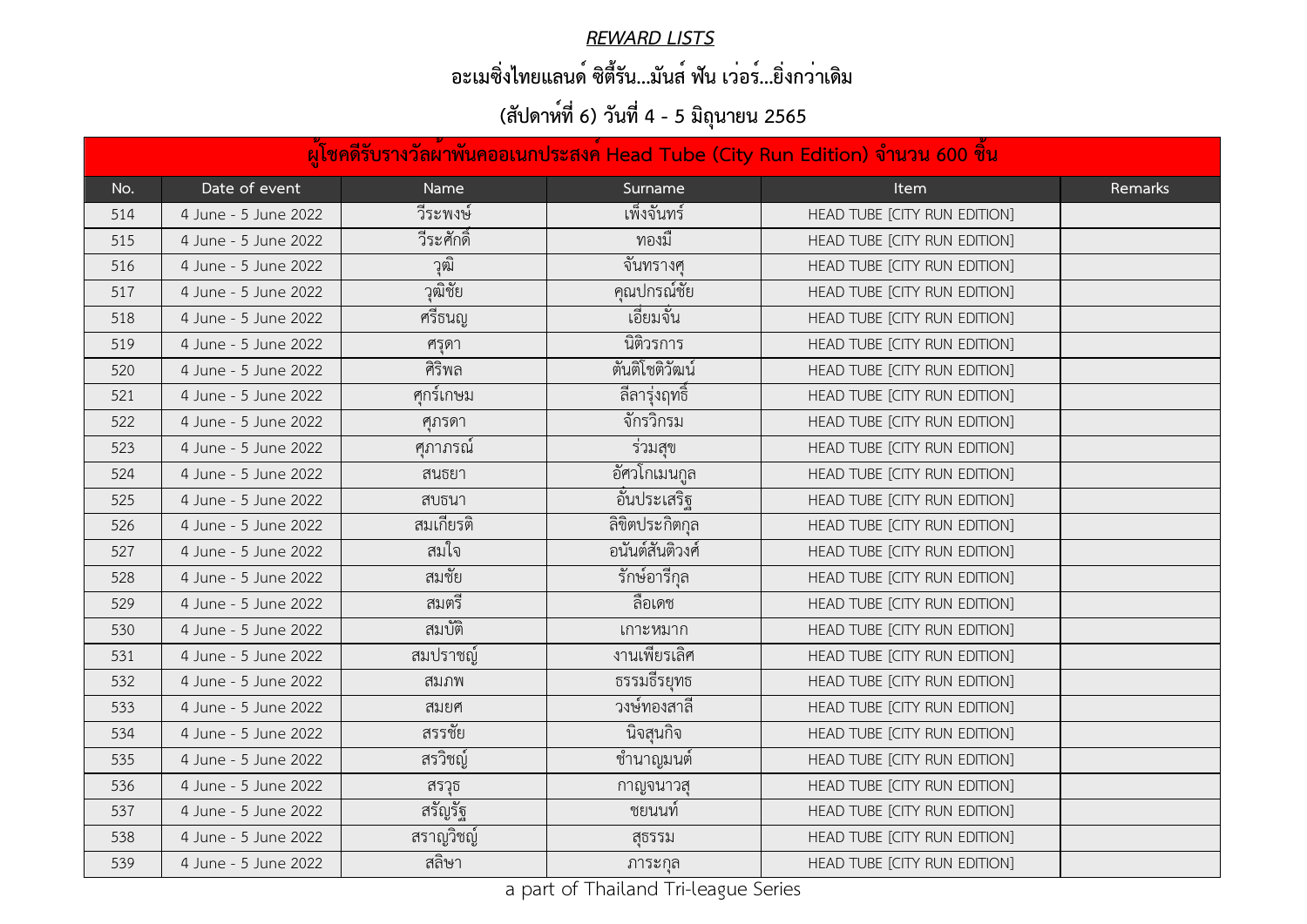#### *REWARD LISTS*

## **อะเมซิ่งไทยแลนด์ ซิตี้รัน...มันส์ ฟัน เว่อร์...ยิ่งกว่าเดิม**

|     | ้ผู้โชคดีรับรางวัลผ้าพันคออเนกประสงค์ Head Tube (City Run Edition) จำนวน 600 ชิ้น |             |                |                              |         |  |  |
|-----|-----------------------------------------------------------------------------------|-------------|----------------|------------------------------|---------|--|--|
| No. | Date of event                                                                     | <b>Name</b> | Surname        | <b>Item</b>                  | Remarks |  |  |
| 540 | 4 June - 5 June 2022                                                              | สหรัฐภูมิ   | แสงโชติกุล     | HEAD TUBE [CITY RUN EDITION] |         |  |  |
| 541 | 4 June - 5 June 2022                                                              | สันติ       | ิตรีสุวรรณ     | HEAD TUBE [CITY RUN EDITION] |         |  |  |
| 542 | 4 June - 5 June 2022                                                              | สันติ       | จันทร์เปล่งแสง | HEAD TUBE [CITY RUN EDITION] |         |  |  |
| 543 | 4 June - 5 June 2022                                                              | สัมพันธ์    | สุดหอม         | HEAD TUBE [CITY RUN EDITION] |         |  |  |
| 544 | 4 June - 5 June 2022                                                              | สาลินีต์    | สุชนวิวรรธน์   | HEAD TUBE [CITY RUN EDITION] |         |  |  |
| 545 | 4 June - 5 June 2022                                                              | สิริชัย     | ที่ดี          | HEAD TUBE [CITY RUN EDITION] |         |  |  |
| 546 | 4 June - 5 June 2022                                                              | สิริมาศ     | ฟองสมุทร       | HEAD TUBE [CITY RUN EDITION] |         |  |  |
| 547 | 4 June - 5 June 2022                                                              | สิริรัตน์   | บัวประเสริฐ    | HEAD TUBE [CITY RUN EDITION] |         |  |  |
| 548 | 4 June - 5 June 2022                                                              | สุกัญญา     | ทองก้อน        | HEAD TUBE [CITY RUN EDITION] |         |  |  |
| 549 | 4 June - 5 June 2022                                                              | สุโกรหน้ะ   | แยงกุลเชา      | HEAD TUBE [CITY RUN EDITION] |         |  |  |
| 550 | 4 June - 5 June 2022                                                              | สุจิน       | ้สีบจากจุล     | HEAD TUBE [CITY RUN EDITION] |         |  |  |
| 551 | 4 June - 5 June 2022                                                              | สุจินดา     | โรยอุตระ       | HEAD TUBE [CITY RUN EDITION] |         |  |  |
| 552 | 4 June - 5 June 2022                                                              | สุเจตนา     | โสตถิพันธุ์    | HEAD TUBE [CITY RUN EDITION] |         |  |  |
| 553 | 4 June - 5 June 2022                                                              | สูชัย       | ทองแก้วกูล     | HEAD TUBE [CITY RUN EDITION] |         |  |  |
| 554 | 4 June - 5 June 2022                                                              | ิสฺดไจ      | วงศ์วัชรมงคล   | HEAD TUBE [CITY RUN EDITION] |         |  |  |
| 555 | 4 June - 5 June 2022                                                              | สุทัศน์     | เวียงนนท์      | HEAD TUBE [CITY RUN EDITION] |         |  |  |
| 556 | 4 June - 5 June 2022                                                              | สุธีรา      | บุญข้า         | HEAD TUBE [CITY RUN EDITION] |         |  |  |
| 557 | 4 June - 5 June 2022                                                              | ้สุนนท์     | วชิรวราการ     | HEAD TUBE [CITY RUN EDITION] |         |  |  |
| 558 | 4 June - 5 June 2022                                                              | สุนันท์     | โคจรานนท์      | HEAD TUBE [CITY RUN EDITION] |         |  |  |
| 559 | 4 June - 5 June 2022                                                              | สุนันทา     | พัฒน์พันธุ์    | HEAD TUBE [CITY RUN EDITION] |         |  |  |
| 560 | 4 June - 5 June 2022                                                              | สุนิสา      | ละมุดทอง       | HEAD TUBE [CITY RUN EDITION] |         |  |  |
| 561 | 4 June - 5 June 2022                                                              | สุพัฒน์     | ้อรุณวรดิลก    | HEAD TUBE [CITY RUN EDITION] |         |  |  |
| 562 | 4 June - 5 June 2022                                                              | สุพัตรา     | โพธิสาร        | HEAD TUBE [CITY RUN EDITION] |         |  |  |
| 563 | 4 June - 5 June 2022                                                              | สุภาภรณ์    | พื้นธวิศิษฏ์   | HEAD TUBE [CITY RUN EDITION] |         |  |  |
| 564 | 4 June - 5 June 2022                                                              | สุเมท       | สมจริยา        | HEAD TUBE [CITY RUN EDITION] |         |  |  |
| 565 | 4 June - 5 June 2022                                                              | สุรพล       | มีวัน          | HEAD TUBE [CITY RUN EDITION] |         |  |  |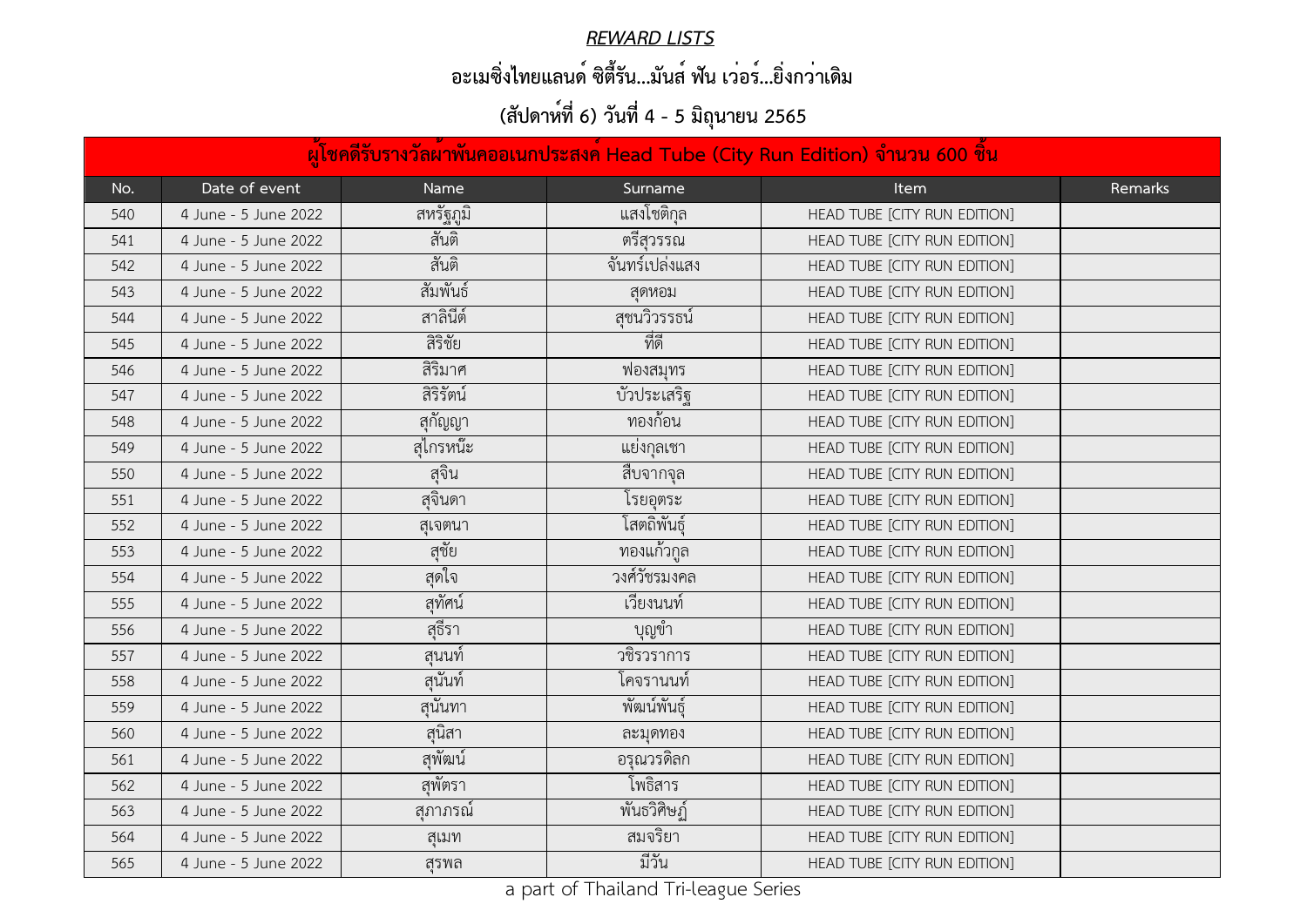#### *REWARD LISTS*

## **อะเมซิ่งไทยแลนด์ ซิตี้รัน...มันส์ ฟัน เว่อร์...ยิ่งกว่าเดิม**

|     | ้ผู้โชคดีรับรางวัลผ <sup>้</sup> าพันคออเนกประสงค <sup>์</sup> Head Tube (City Run Edition) จำนวน 600 ชิ้น |             |                  |                              |         |  |  |
|-----|------------------------------------------------------------------------------------------------------------|-------------|------------------|------------------------------|---------|--|--|
| No. | Date of event                                                                                              | <b>Name</b> | Surname          | <b>Item</b>                  | Remarks |  |  |
| 566 | 4 June - 5 June 2022                                                                                       | สุระพงษ์    | บุญญะศรี         | HEAD TUBE [CITY RUN EDITION] |         |  |  |
| 567 | 4 June - 5 June 2022                                                                                       | สุรีรัฐ     | ้เณรจาที         | HEAD TUBE [CITY RUN EDITION] |         |  |  |
| 568 | 4 June - 5 June 2022                                                                                       | สลัตา       | ิสมาชิก          | HEAD TUBE [CITY RUN EDITION] |         |  |  |
| 569 | 4 June - 5 June 2022                                                                                       | สุวิช       | แสงอุไร          | HEAD TUBE [CITY RUN EDITION] |         |  |  |
| 570 | 4 June - 5 June 2022                                                                                       | สุวิทย์     | เอี่ยมสุรีย์วรรณ | HEAD TUBE [CITY RUN EDITION] |         |  |  |
| 571 | 4 June - 5 June 2022                                                                                       | สุวิมล      | ศิริผล           | HEAD TUBE [CITY RUN EDITION] |         |  |  |
| 572 | 4 June - 5 June 2022                                                                                       | สุอาภา      | แก้วนิล          | HEAD TUBE [CITY RUN EDITION] |         |  |  |
| 573 | 4 June - 5 June 2022                                                                                       | เสภณ        | แก้วบัว          | HEAD TUBE [CITY RUN EDITION] |         |  |  |
| 574 | 4 June - 5 June 2022                                                                                       | โสภณ        | สีหราช           | HEAD TUBE [CITY RUN EDITION] |         |  |  |
| 575 | 4 June - 5 June 2022                                                                                       | หัสดี       | จินาพงษ์         | HEAD TUBE [CITY RUN EDITION] |         |  |  |
| 576 | 4 June - 5 June 2022                                                                                       | อดิศร       | มาลา             | HEAD TUBE [CITY RUN EDITION] |         |  |  |
| 577 | 4 June - 5 June 2022                                                                                       | อธิชา       | ม้าชัย           | HEAD TUBE [CITY RUN EDITION] |         |  |  |
| 578 | 4 June - 5 June 2022                                                                                       | ้อนุวัตร์   | สุขประเสริฐ      | HEAD TUBE [CITY RUN EDITION] |         |  |  |
| 579 | 4 June - 5 June 2022                                                                                       | ้อนุศักดิ์  | อยูฏ             | HEAD TUBE [CITY RUN EDITION] |         |  |  |
| 580 | 4 June - 5 June 2022                                                                                       | อภิชาติ     | แสงทอง           | HEAD TUBE [CITY RUN EDITION] |         |  |  |
| 581 | 4 June - 5 June 2022                                                                                       | อภินันท์    | ถาวรภูมินั้นท์   | HEAD TUBE [CITY RUN EDITION] |         |  |  |
| 582 | 4 June - 5 June 2022                                                                                       | อภิรมย์     | ลือเดช           | HEAD TUBE [CITY RUN EDITION] |         |  |  |
| 583 | 4 June - 5 June 2022                                                                                       | อร่ามศรี    | อยู่ยิง          | HEAD TUBE [CITY RUN EDITION] |         |  |  |
| 584 | 4 June - 5 June 2022                                                                                       | อรุณ        | สะตามัน          | HEAD TUBE [CITY RUN EDITION] |         |  |  |
| 585 | 4 June - 5 June 2022                                                                                       | อัครวัฒน์   | ตั้งธนะพงศ์ไชย   | HEAD TUBE [CITY RUN EDITION] |         |  |  |
| 586 | 4 June - 5 June 2022                                                                                       | อัมพร       | ิสกลกูล          | HEAD TUBE [CITY RUN EDITION] |         |  |  |
| 587 | 4 June - 5 June 2022                                                                                       | อัศจรรย์    | ช้อนบุญมา        | HEAD TUBE [CITY RUN EDITION] |         |  |  |
| 588 | 4 June - 5 June 2022                                                                                       | อานัส       | สะแปอิง          | HEAD TUBE [CITY RUN EDITION] |         |  |  |
| 589 | 4 June - 5 June 2022                                                                                       | อาภรณ์      | ซึ่งจิตเมต       | HEAD TUBE [CITY RUN EDITION] |         |  |  |
| 590 | 4 June - 5 June 2022                                                                                       | อำนาจ       | ศรีจำปา          | HEAD TUBE [CITY RUN EDITION] |         |  |  |
| 591 | 4 June - 5 June 2022                                                                                       | อิทธิ       | ลิรัตนนุรัตน์    | HEAD TUBE [CITY RUN EDITION] |         |  |  |